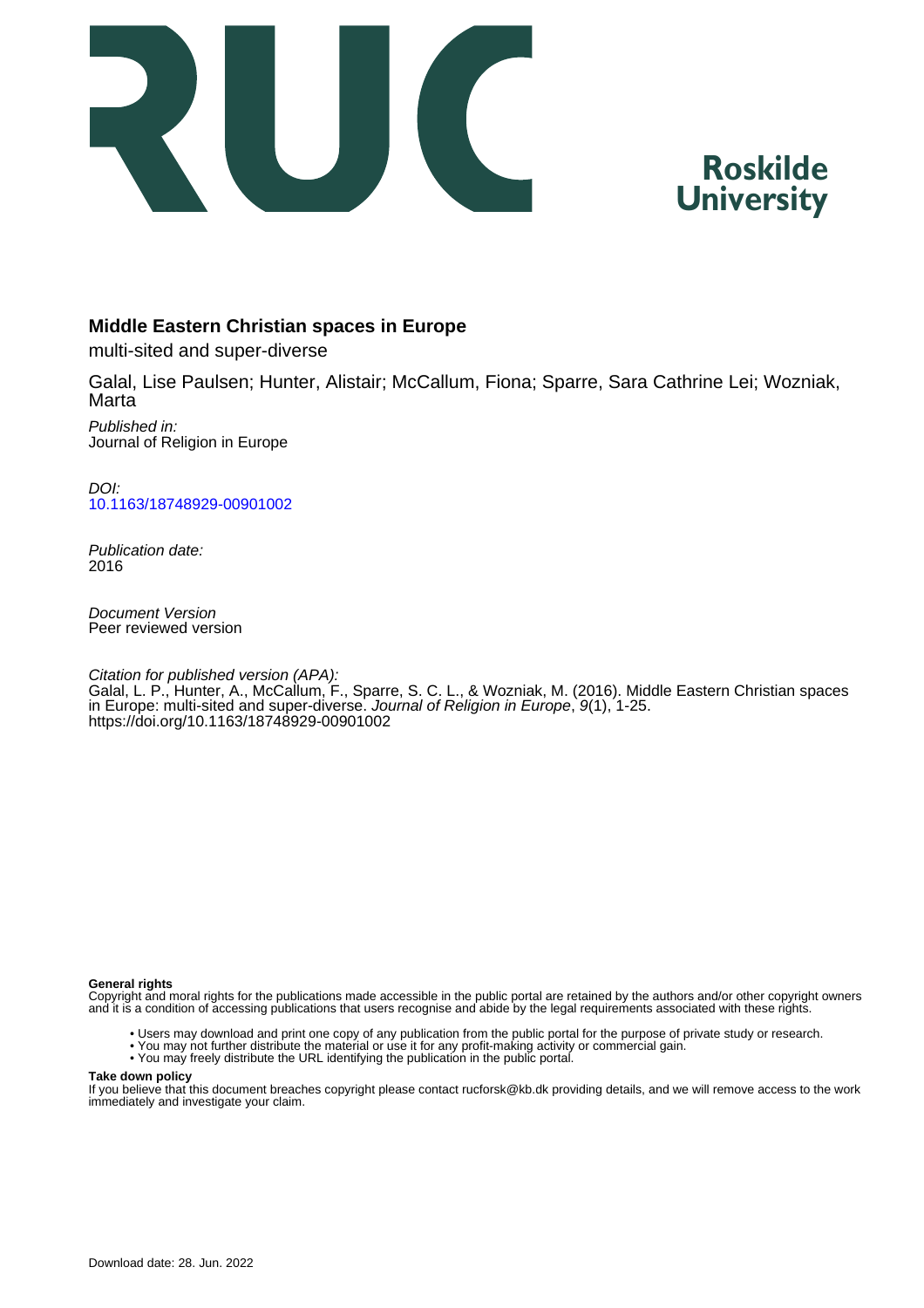# **Middle Eastern Christian spaces in Europe: multi-sited and super-diverse**

Lise Paulsen GALAL Department of Culture and Identity Roskilde University Universitetsvej 1, Postboks 260 DK-4000, Denmark galal@ruc.dk

Alistair HUNTER School of International Relations University of St Andrews St Andrews, KY16 9AJ, Fife Scotland, UK aph20@st-andrews.ac.uk

Fiona McCALLUM School of International Relations University of St Andrews, St Andrews, KY16 9AJ, Fife Scotland, UK fm25@st-andrews.ac.uk

Sara Lei SPARRE Department of Culture and Identity Roskilde University Universitetsvej 1, Postboks 260 DK-4000, Denmark slsparre@ruc.dk

Marta WOZNIAK Department of Middle East and North Africa University of Lodz Narutowicza 65 90-131 Lodz, Poland martawozniak@uni.lodz.pl

#### **Abstract**

Despite little scholarly attention, Middle Eastern Christian Churches are a well-established element of the European religious landscape. Based on collaborative research, this article examines how three mutual field visits facilitated a deeper understanding of the complexity that characterises church establishment and activities among Iraqi, Assyrian/Syriac and Coptic Orthodox Christians in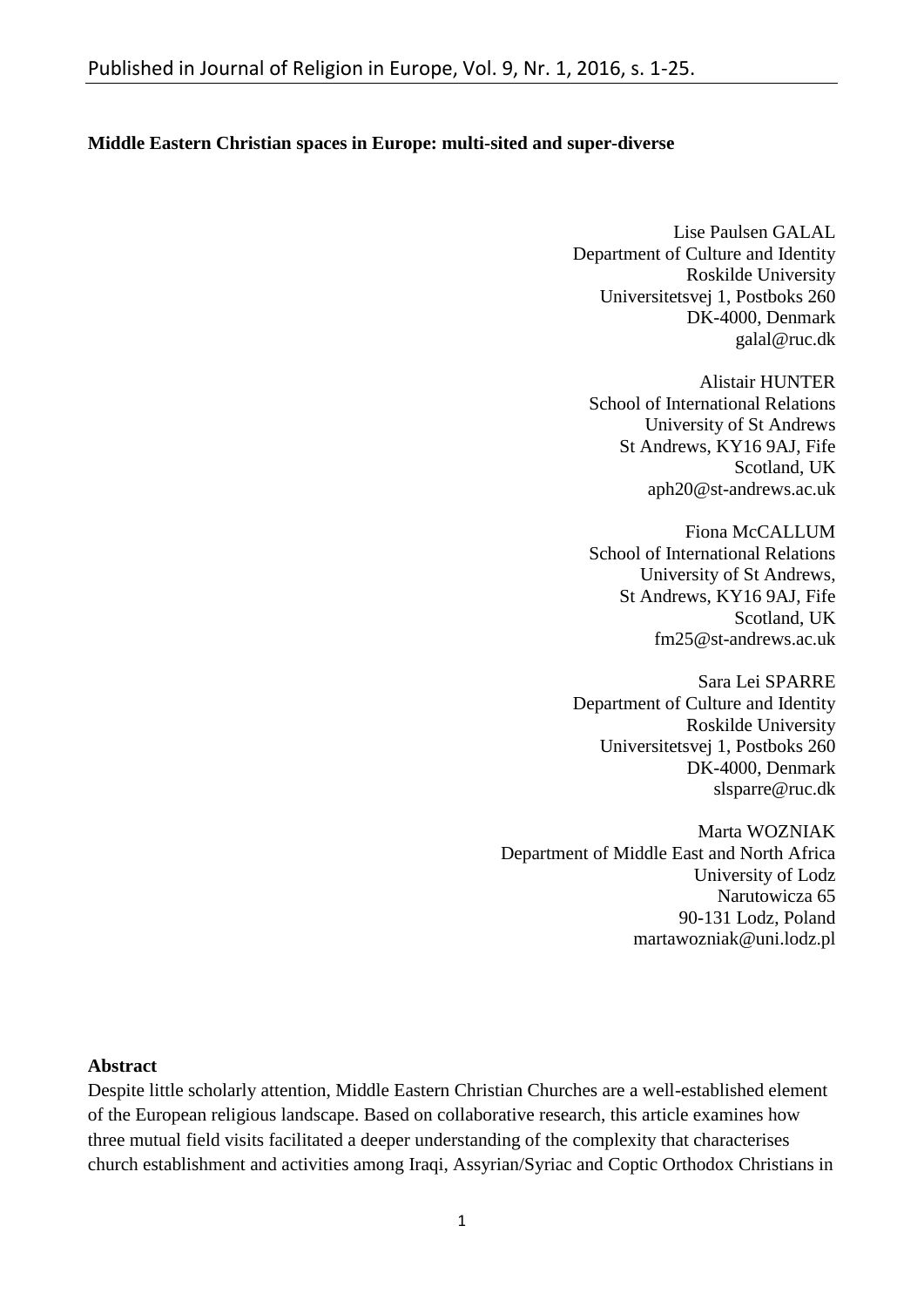the UK, Sweden and Denmark. Exploring analytical dimensions of space, diversity, size, and minority position we identify three positions of Middle Eastern Christians: in London as the epitome of super-diversity, in Copenhagen as a silenced minority within a minority, and in Södertälje as a visible majority within a minority.

## **Keywords**

Identity formation, Middle Eastern Christians, migrant churches, multi-sited fieldwork, superdiversity

## **1. Introduction**

**.** 

St Mark's Coptic Orthodox Church in Kensington, London, was completely full. It was Palm Sunday and three of us were taking part in the Holy Liturgy service. Lucky to get a folding chair we were squeezed in between the last pew and the participants who were less lucky and had to stand. A woman in front of us was platting crosses of straw and shortly after we arrived she gave us each one, as she did for other newcomers. After a couple of hours of preaching and reading, switching between English, Arabic and Coptic, we left the church. Next stop was Ealing, 10 kilometers and 45 minutes away, where we attended the evangelical service of Living Water Arabic Church. The service was introduced by loud rhythmic music performed by a choir and accompanied by the preacher playing the keyboard. Almost an hour later he gave an engaged speech in Arabic with simultaneous interpretation into English. Fewer people were present, but we noticed with surprise that one of the women attending had also attended the morning's service at St Mark's.

The visit in London was one of three mutual field site visits conducted by the authors of this article in Spring 2014 as part of a collaborative research project 'Defining and Identifying Middle Eastern Christians in Europe' (DIMECCE).<sup>1</sup> The DIMECCE project addresses the question, 'What are the experiences of Middle Eastern Christian migrants in Europe?', by exploring cultural encounters, identities and institutionalisation of Iraqi, Assyrian/Syriac and Coptic Orthodox Christians<sup>2</sup> in the United Kingdom, Sweden and Denmark. As suggested in the opening vignette, the complexity of religious practices and denominational belonging within the field sites of our study is potentially huge. Experiences like the one described above compared to parallel but different experiences in Copenhagen and Södertälje add factors such as the significance of locality and access to church services to this overall complexity. This leads to the question of how the particularities of Middle Eastern Christians' specific location, the size of their community and the relation to the surrounding

<sup>&</sup>lt;sup>1</sup> See [https://arts.st-andrews.ac.uk/dimecce/.](https://arts.st-andrews.ac.uk/dimecce/) This project has received funding from the European Union's Seventh Framework Programme for research, technological development and demonstration under grant agreement no 291827. The project Defining and Identifying Middle Eastern Christian Communities in Europe is financially supported by the HERA Joint Research Programme (www.heranet.info).

<sup>&</sup>lt;sup>2</sup> While the vast majority of Christians in Egypt belong to the Coptic Orthodox Church, Iraqi Christians belong to various denominations. Thus, some of the Iraqi Christians identify as ethnic Assyrians/Syriacs, while other Assyrian/Syriacs come from Turkey, Syria, Iran and Lebanon.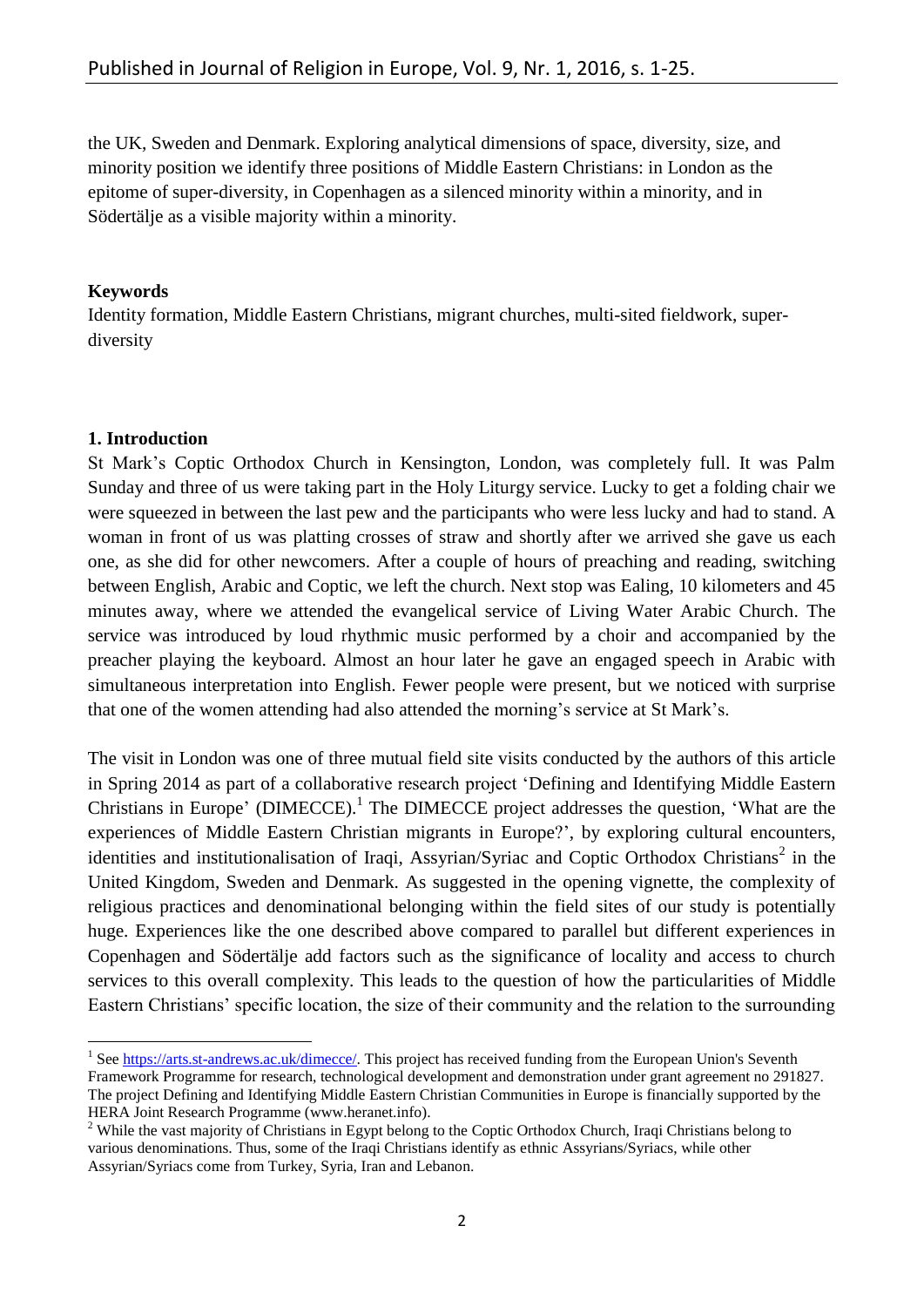society impact on identity formation and sense of place. In order to approach this complexity and identify the particularities of diverse localities, we suggest consulting the concepts of multi-sited fieldwork and super-diversity. Both concepts have been introduced to address the apparent increasing complexity of modern life, not least the consequences of contemporary mobility of people, cultural artefacts and practices, money and ideas.<sup>3</sup> Having been contested for not being practically feasible and limiting the degree of immersion<sup>4</sup>, as well as a reconfiguration of holism<sup>5</sup>, we want to argue that multi-sited fieldwork within a collaborative project can help to identify more relevant analytical concepts to understand the complexity of each site. This approach is further strengthened by the analytical concept of super-diversity that assists us in framing the analytical dimensions that particularly crystallised during our visits.

In the following, we intend to demonstrate how multi-sited fieldwork in the form of mutual visits helped us explore the dimensions of denominational *space, diversity, size, and minority position* and hence examine, understand and conceptualise the complexities and nuances across denominations and across case study countries. Firstly, we elaborate on our methodology and use of multi-sited fieldwork before presenting the three fieldsites. Secondly, the importance of place as meaningful space<sup>6</sup> is linked to a discussion of super-diversity as an analytical take on the case study fieldsites.<sup>7</sup> This leads, thirdly, to a discussion of community size as a crucial parameter. Community size not only influences religious practices and belonging, but also forms part of what we suggest could be conceptualised as different varieties of super-diversity. Fourthly, by including the concept of minority, the relation to significant Others is examined as an intriguing variable of superdiversity.

## **2. Approaching Christians and their multiple places: framework and context**

A main aim of the DIMECCE project is to explore Middle Eastern Christians' cultural encounters with significant others such as other Christians, Muslims, other migrant groups and majority actors and how these encounters influence identity formation. From its start, the project constructed a shared methodology including a survey, qualitative interviews, focus group interviews and participant-observation. These have been conducted by three individual teams in each three settings, leaving room for immersion in the field that a multi-sited fieldwork approach alone could struggle to achieve.<sup>8</sup> Thus, in each of the three countries, the capital city in addition to one other urban site was chosen for the study. However, to strengthen the collaborative and comparative element of the project, mutual visits in the three case study countries were planned - each of three days in London, Copenhagen and Södertälje respectively. It is the analytical benefit of these visits for the project as

 $\overline{a}$ <sup>3</sup> Matei Candea, "Arbitrary locations: in defence of the bounded field-site," *Journal of Royal Anthropological Institute (N.S.)*, 13 (2007), 167-184. Steven Vertovec, "Super-diversity and its implications," *Ethnic and Racial Studies*, *30*/6 (2007), 1024–1054.

<sup>4</sup> Ghassan Hage, "A not so multi-sited ethnography of a not so imagined community," *Anthropological Theory*, 5/4 (2005), 463-475.

<sup>5</sup> Candea, "Arbitrary," 169.

<sup>6</sup> Tim Cresswell, *Place: A Short Introduction* (London: Wiley-Blackwell, 2004).

<sup>7</sup> Vertovec, "Super-diversity."

<sup>&</sup>lt;sup>8</sup> Hage, "A not so multi-sited," 465.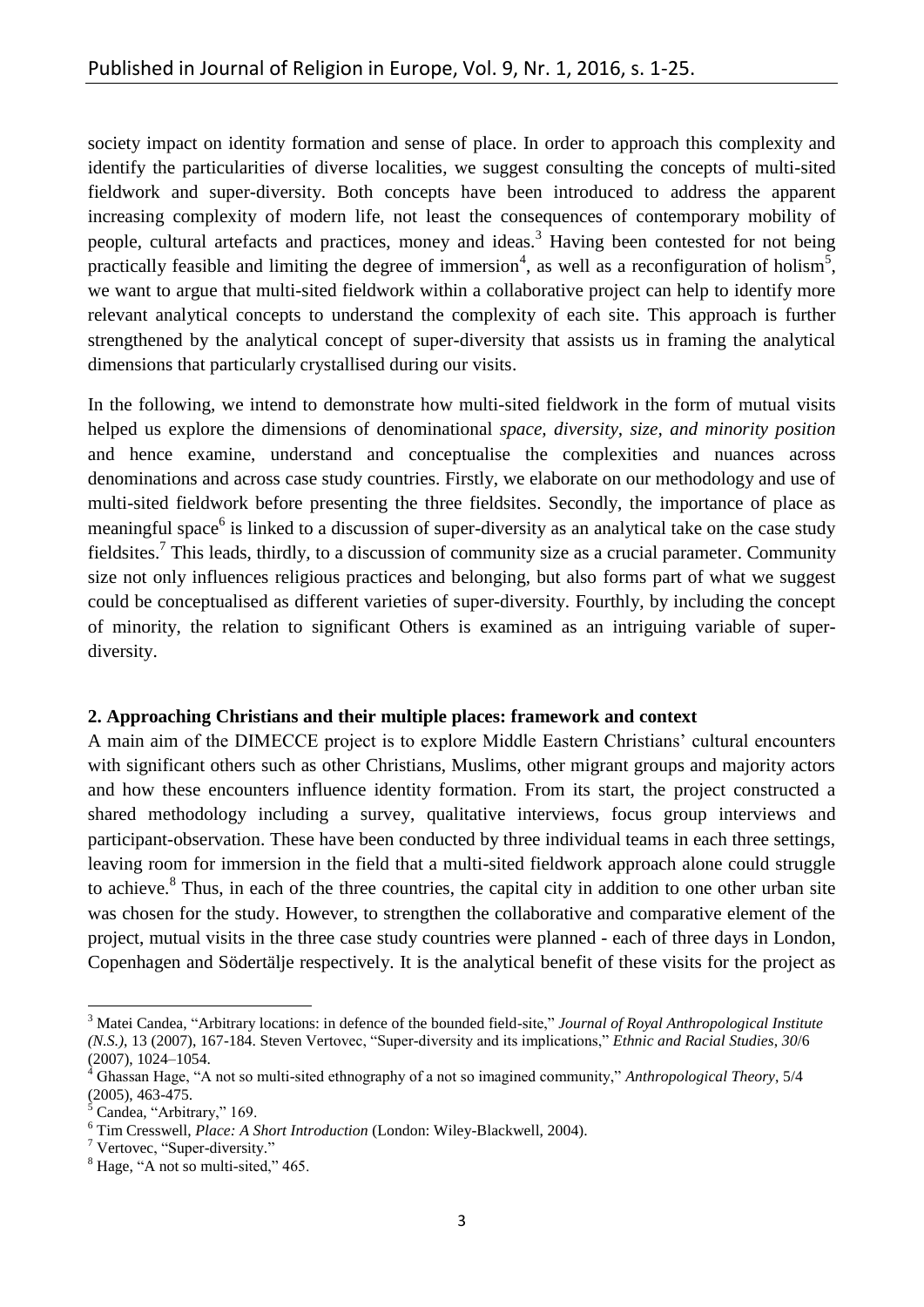a whole, we discuss in the following, well aware that the country case studies offer other and more in-depth insights into the individual communities.

# *2.1. Multi-sited spaces*

Though more or less locally based, movement between religiously significant sites appears to be an unavoidable aspect of being Middle Eastern Christian in the UK, Denmark and Sweden. Our experiences during the visits came to reflect this multi-sitedness of the field, as exemplified by the woman in London moving between different churches and denominations. The concept of multisited fieldwork was introduced within anthropology in the 1990s to grapple with the fact that the traditional understanding of a fieldsite as one bounded place as constitutive for social practices and cultural identity did not reflect the reality of human beings moving between socially significant places.<sup>9</sup> Instead of approaching the object of study as territorially bounded, it has to be considered as something "ultimately mobile and multiply situated".<sup>10</sup> Hence, the idea of following interlocutors around to the localities where they are socially present and active was introduced, emphasizing the need to understand social and cultural life as multi-sited rather than mono-sited.<sup>11</sup> Furthermore, as argued by Marcus, the multi-sited fieldwork unavoidably offers an integral comparative perspective on "parallel, related local situations".<sup>12</sup> That is a comparison that does not find its answers in external factors to the life under study, but in its situated practices. With this perspective, the 'fieldsite' becomes increasingly decentred. Access to different social and political contexts produces different forms of knowledges which we may consider as "situated knowledges".<sup>13</sup>

In the context of the mutual fieldsite visits and the question of access to places of worship, multisited fieldwork is not only about following one person from one significant site for that person to another (within or across national borders). Furthermore, and despite Europe being named as the main context of the project, it was not the goal to approach or understand Middle Eastern Christian identity formation as formed by one (European) site. Although this could be one way of addressing the transnational connections across the selected fieldsites and a way of overcoming the lack of immersion that Hage is criticising, as argued by Candea<sup>14</sup>, it risks claiming a kind of explanatory holism embracing partial knowledge as parts of a wider complete 'cultural formation'. Taking point of departure in the denominational communities and thus a relatively traditional ethnographic kind of boundedness, our visits revealed how 'a denomination' constructs sites differently depending on time and location as we will see in the following sections. Thus, rather to understand multi-

**<sup>.</sup>** Mark-Anthony Falzon, "Introduction. Multi-sited Ethnography. Theory, Praxis and Locality in Contemporary Research," in Mark-Anthony Falzon (ed.), *Multi-sited Ethnography. Theory, Praxis and Locality in contemporary Research* (Farnham: Ashgate, 2009). See also George E. Marcus, "Ethnography in/on the World System: The Emergence of Multi-Sited Ethnography," *Annual Review of Anthropology* 24 (1995), 95-117.

<sup>&</sup>lt;sup>10</sup> Marcus, "Ethnography," 102.

<sup>&</sup>lt;sup>11</sup> Falzon, "Introduction;" Marcus, "Ethnography."

<sup>&</sup>lt;sup>12</sup> Marcus, "Ethnography," 102.

<sup>&</sup>lt;sup>13</sup> Akhil Gupta and James Ferguson, "Discipline and Practice: "The Field" as Site, Method, and Location in Anthropology," in Akhil Gupta and James Ferguson (eds.), *Anthropological Locations. Boundaries and Grounds of a Field Science* (Berkeley: University of California Press, 1997), 37.

<sup>&</sup>lt;sup>14</sup> Candea, "Arbitrary," 179.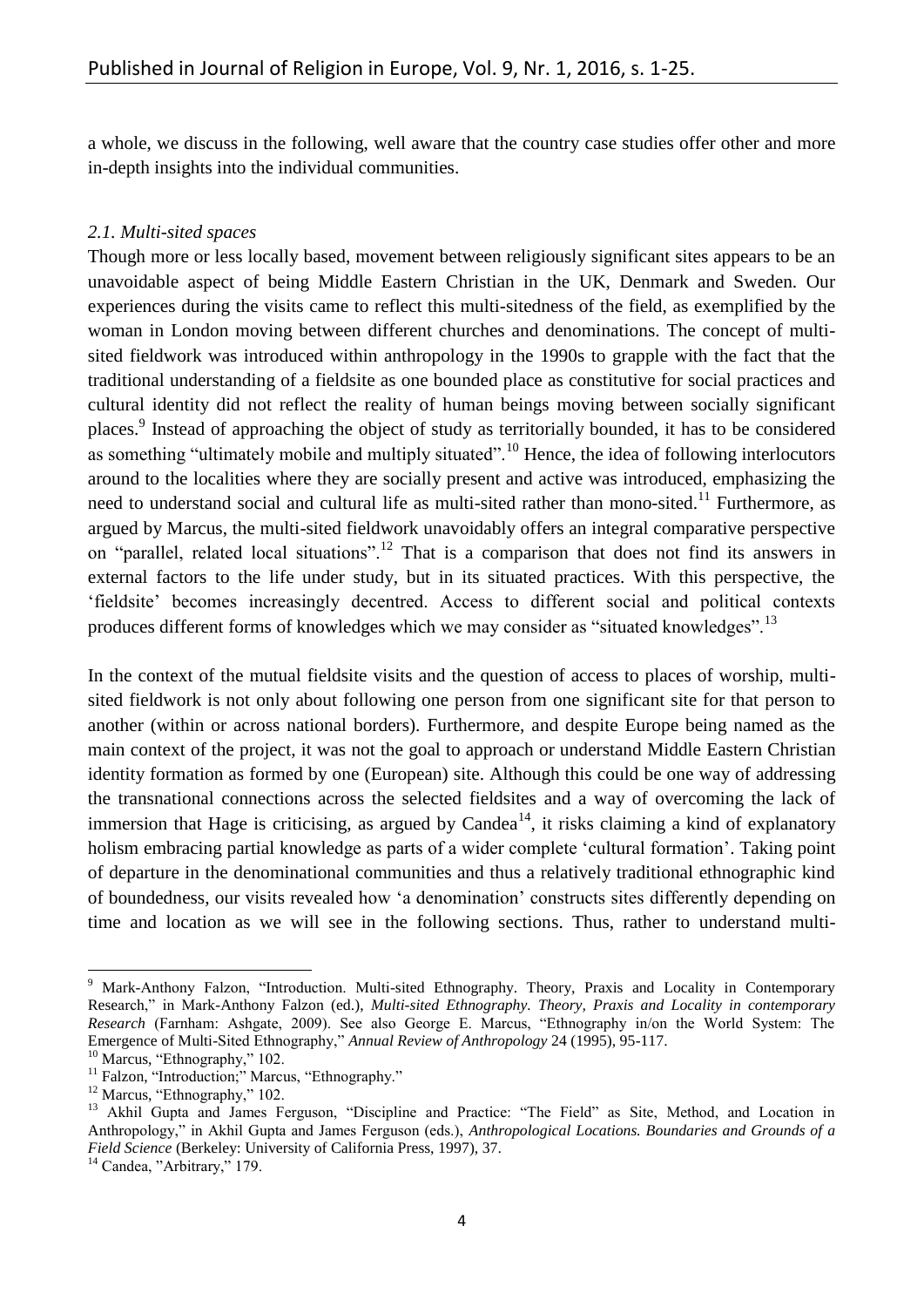sitedness as freedom from bounderies, we  $-$  like Candea<sup>15</sup>  $-$  find that identifying sites as what could be seen as arbitrary locations, or strategically situated single-sites in the words of Marcus<sup>16</sup>, offers room for exploring complexities within the communities under study. The decision of choosing the sites of associations and congregations as "a contingent window into complexity"<sup>17</sup> at the same time marginalised other sites such as the family or workplace. This marginalisation was enhanced by the nature of the mutual visits which focused on attending churches and community buildings. With this approach to site, we propose perceiving it as a place which becomes meaningful as it is *practised and lived* "rather than simply being material (conceived) or mental (perceived)".<sup>18</sup> It is in the process of ascribing meaning to a place through practices (e.g. prayers, decoration) that place comes into being as a meaningful *space*. <sup>19</sup> Thus, multi-sited fieldwork is useful in order to explore how different Christian locations become meaningful spaces and to keep the comparison as an integral aspect of the study. However, the possibility of exploring the meaning of locality (sitedness or situatedness) is indeed based on in-depth fieldwork in each location<sup>20</sup> combined with the multi-sitedness of the mutual field visits. The mutual field visits became a crucial eye-opener due to its ethnographic exploration of the apparent 'super-diversity' in situ. Hence, we argue that the act of being in, experiencing and moving through partner fieldsites first-hand, while at the same time reflecting together as a research team on these experiences, generates a deeper appreciation of such complex dimensions of our cases. <sup>21</sup>

The focus on multiple places of belonging was from the beginning an interest of the project due to Middle Eastern Christians' migrant experiences and potential diasporic identification. However, as we will demonstrate below, the mutual fieldwork visits strengthened the awareness of the importance of locally based and situated knowledge production. The different possibilities of accessing the fieldsites lead to diverse experiences of religious and cultural practices situated in place and time. Thus, our experiences reflected the denominations' ways of constructing sites differently in different locations. Using this comparative perspective, these differences have offered us knowledge of the way social practices of Middle Eastern Christians are embedded in locally as well as globally power relations turning fieldsites into *political locations* rather than solely spatial sites. Gupta and Ferguson stress the importance of understanding place as "constructed in fields of unequal power relations".<sup>22</sup> Hence, practices that lead to the creation of meaningful spaces necessarily involve power relations. In other words, when studying Middle Eastern Christian places in the three case study countries, practices and the negotiations leading to these practices are part of understanding the meaning of the place. In the following, we will elaborate how our encounters

<sup>&</sup>lt;sup>15</sup> Candea, "Arbitrary," 178.

<sup>&</sup>lt;sup>16</sup> Marcus, "Ethnography," 110.

<sup>&</sup>lt;sup>17</sup> Candea, "Arbitrary," 179.

<sup>18</sup> Tim Cresswell (2002), "Introduction: Theorizing Place," in Ginette Verstraete and Tim Cresswell (eds.), *Mobilizing Place, Placing Mobility: The Politics of Representation in a Globalized World* (Amsterdam – New York: Editions Rodopi B.V., 2002), 26.

<sup>&</sup>lt;sup>19</sup> Cresswell, "Place."

 $20$  These will be explored in future publications.

<sup>&</sup>lt;sup>21</sup> Thank you to Professor Margit Warburg, University of Copenhagen, for raising the question about the purpose of the mutual visits at a project meeting and thus motivating us to write this article. Margit Warburg is a member of the DIMECCE project's advisory board.

 $22$  Gupta and Ferguson, "Discipline," 35.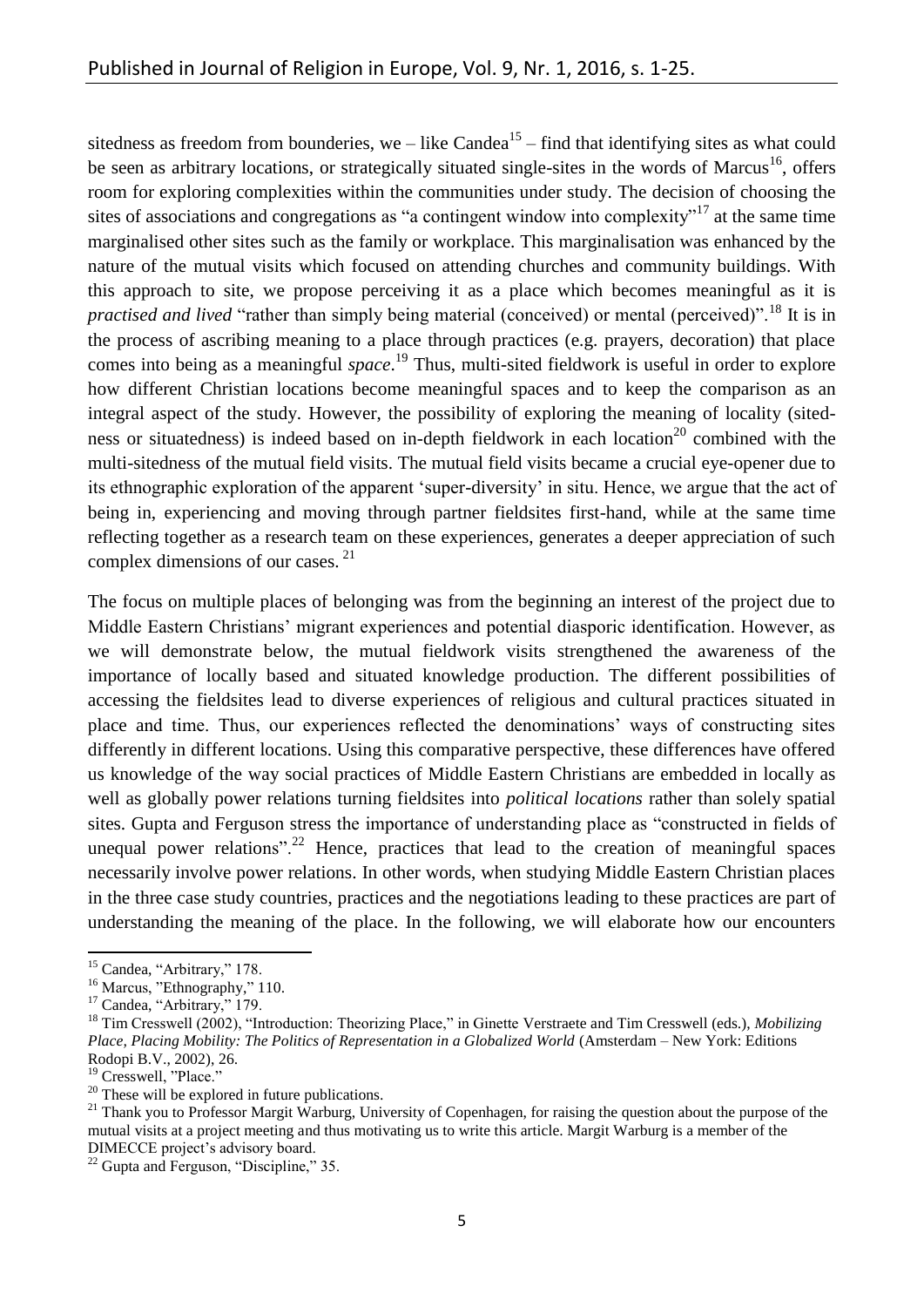with Middle Eastern particularities of the three fieldsites made us explore how Middle Eastern Christian spaces come into being in practice.

# *2.2. Middle Eastern Christian places*

One aspect that emerged during our mutual visits was the conditions for Middle Eastern Christians gaining access to places of worship. This aspect is partly formed by our research interest and by our mode of approaching the communities, but at the same time it reflects different conditions for settlement and identity formation in the three case study countries. When looking closer at the two churches presented in the introductory vignette, it becomes apparent that access to places of worship depends on the availability of appropriate church buildings and the willingness of congregation members to attend a church outside their local neighbourhood. Thus, as a former Presbyterian church, St Mark's<sup>23</sup> was not built as a Coptic Church but was taken over by the Coptic Orthodox Church in 1975 and since then decorated and equipped in the style and traditions of a Coptic Church. The Living Water Arabic Church<sup>24</sup> was founded by an Egyptian couple in 1993 and is hosted by St John's, a Church of England congregation. The history of both churches and the woman commuting between them illustrates that denominations are not necessarily defined by neighbourhood belonging. It is necessary to look at each case community to get to know the connections between locality and church: in other words, the relationship between space and religious belonging.

In the UK, London is historically one of the first places of settlement for migrant groups and this is also the case concerning the Middle Eastern Christian communities studied in the DIMECCE project. In particular, Iraqi Christians, some of whom may self-define as Assyrians, are closely linked with West London especially the Borough of Ealing where several of their churches and other institutions can be found. The Assyrian Church of the East numbers around 500 families and built its own church in Hanwell in the mid-1990s.<sup>25</sup> The Ancient Church of the East is smaller with around 85 families and meets in a Church of England hall in neighbouring Greenford. The Syriac Orthodox consecrated their cathedral in Acton in 2010 and have a membership of 350 families while the two Catholic communities hold their services in Catholic churches – the Chaldeans number around 500 families and meet in Acton whereas the Syriac Catholics are slightly smaller around 250-300 families and meet in the neighbouring borough of Hammersmith. While Ealing has the largest population of people of Iraqi origin in London, it also has the largest Indian, Polish and Afghani communities as well as sizeable Somali, Iranian, Japanese and Irish communities making it the  $4<sup>th</sup>$  most ethnically diverse population of Local Authority Areas in the UK in 2011.<sup>26</sup> This multiethnic and multicultural environment is an important aspect of the London fieldsite. Although some Christians of Iraqi origin live outside of West London, the contrast with the Coptic community is marked as members of the Coptic Orthodox Church are found all over London and further afield

<sup>&</sup>lt;sup>23</sup> See the church's website at http://stmark.org.uk/ (accessed 3 November 2014).

<sup>&</sup>lt;sup>24</sup> See the church's website at http://www.livingwaterarabicchurch.co.uk/Default.aspx (accessed 3 November 2014).

 $25$  Estimates on the size of the communities have been gathered from fieldwork with the communities concerned unless stated otherwise.

<sup>26</sup> Ealing Council, *State of Ealing – Population*, 2012 [http://www.ealing.gov.uk/downloads/download/996/state\\_of\\_ealing-population](http://www.ealing.gov.uk/downloads/download/996/state_of_ealing-population) (accessed 15 November 2014).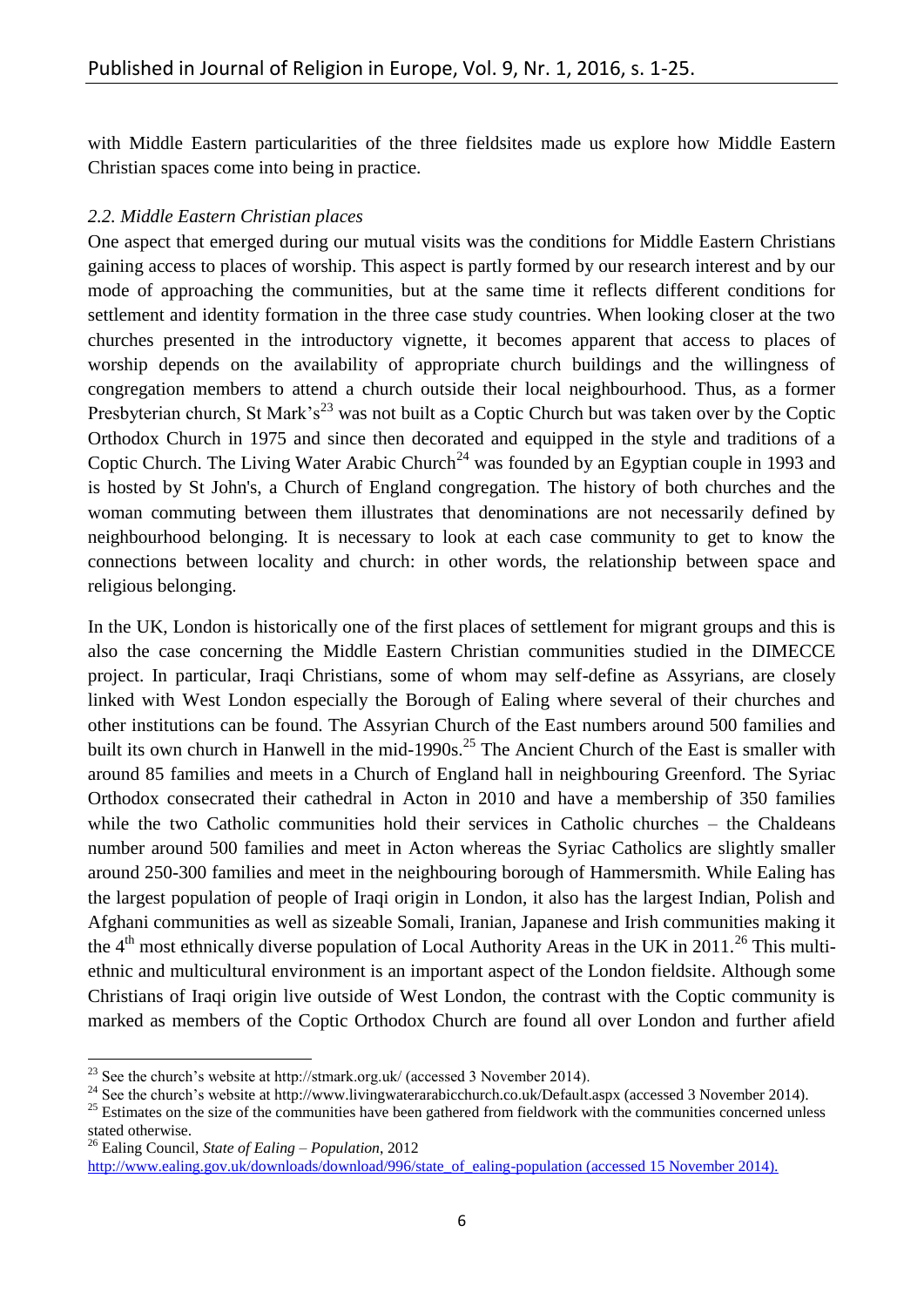and therefore as a community are not identified with a specific district. Whereas St Mark's is the oldest church and with a congregation of 600 families is the largest Coptic Orthodox Church in London, there are now four other Coptic Orthodox churches in London and a cathedral and Coptic Church Centre have been established in Stevenage, a town 50 kilometres north of London. Due to the size of the city and cost of living in central London, many community members of all the case study denominations live in the Greater London area or neighbouring counties but travel to their denominational church (some more regularly than others) to attend services and other activities.

During the Copenhagen fieldsite visit, we had to go to Taastrup, 15 kilometres west of Copenhagen, to participate in the Coptic Orthodox Holy Liturgy. Whereas most of the estimated 600 Copts in Denmark live in the Copenhagen area, they are not concentrated in one area although quite a few live in the wealthier northern suburbs of Copenhagen. Hence, the presence of the church in Taastrup can be seen more as a result of opportunity than local attachment. The possibility to take over the building from the Catholic Church at a time when the community was ready to move out of more modest premises in south Copenhagen led to their presence in Taastrup. The largest Middle Eastern Christian denomination in Denmark is the Iraqi Chaldean community with around 3,500. They are the other community to have their own church in Copenhagen, St Abba's in the district of Søborg. This building also previously belonged to the Danish Catholic Church. However, as there is only one priest who serves not only this congregation but also congregations in five other towns, the activities in each church are not at a level that the priest finds acceptable. Not only the Chaldean Church serves Iraqi Christians in Copenhagen. Members of the Syriac or *Syrian* Orthodox Church, as they prefer to call it in Denmark, are in the process of establishing their own congregation. Due to the lack of organisation, it is not possible to estimate how many Christians with ties to this denomination live in Denmark. However, most are Iraqi. In Copenhagen, the Syrian Orthodox seem to primarily worship at the Coptic Orthodox Church, while the Eastern Assyrians without a church in Copenhagen may attend the Chaldean Church. With a limited number of churches and services characterising the Danish field, many Middle Eastern Christians have to travel significant distances to find a church of their own denomination. As the capital city, the Capital Region of Copenhagen like London attracts immigrants from all over the world. In the Capital Region, 17% of the population are immigrants and their descendants and within the Copenhagen municipality, this figure rises to  $22.7\%$ .<sup>27</sup>

When we visited the Swedish fieldsite, we mainly concentrated on Södertälje, an industrial city around 30 kilometres from Stockholm with almost 44% of a population of about 92,000 inhabitants having foreign backgrounds and a high concentration of Assyrians/Syriacs.<sup>28</sup> While Södertälje has immigrants from a wide range of countries with over eighty languages spoken, there is less religious

<sup>27</sup> Danmarks Statistik, *Indvandrere i Danmark 2014* (2014), 18[. http://www.dst.dk/pukora/epub/upload/19004/indv.pdf](http://www.dst.dk/pukora/epub/upload/19004/indv.pdf) (accessed 12 November 2014) A descendant is defined as a person born in Denmark whose parents (or one of them if there is no available information on the other parent) are either immigrants or descendants with foreign citizenship. If there is no available information on either of the parents and the person in question is a foreign citizen, the person is also defined as a descendant. See Statistics Denmark [http://www.dst.dk/en/Statistik/dokumentation/Declarations/the](http://www.dst.dk/en/Statistik/dokumentation/Declarations/the-population-1--january--the-movements-and-the-population-in-the-municipalities-and-regions.aspx)[population-1--january--the-movements-and-the-population-in-the-municipalities-and-regions.aspx](http://www.dst.dk/en/Statistik/dokumentation/Declarations/the-population-1--january--the-movements-and-the-population-in-the-municipalities-and-regions.aspx) (accessed 27 November 2014).

<sup>28</sup> Södertälje Kommun Statistics (2013).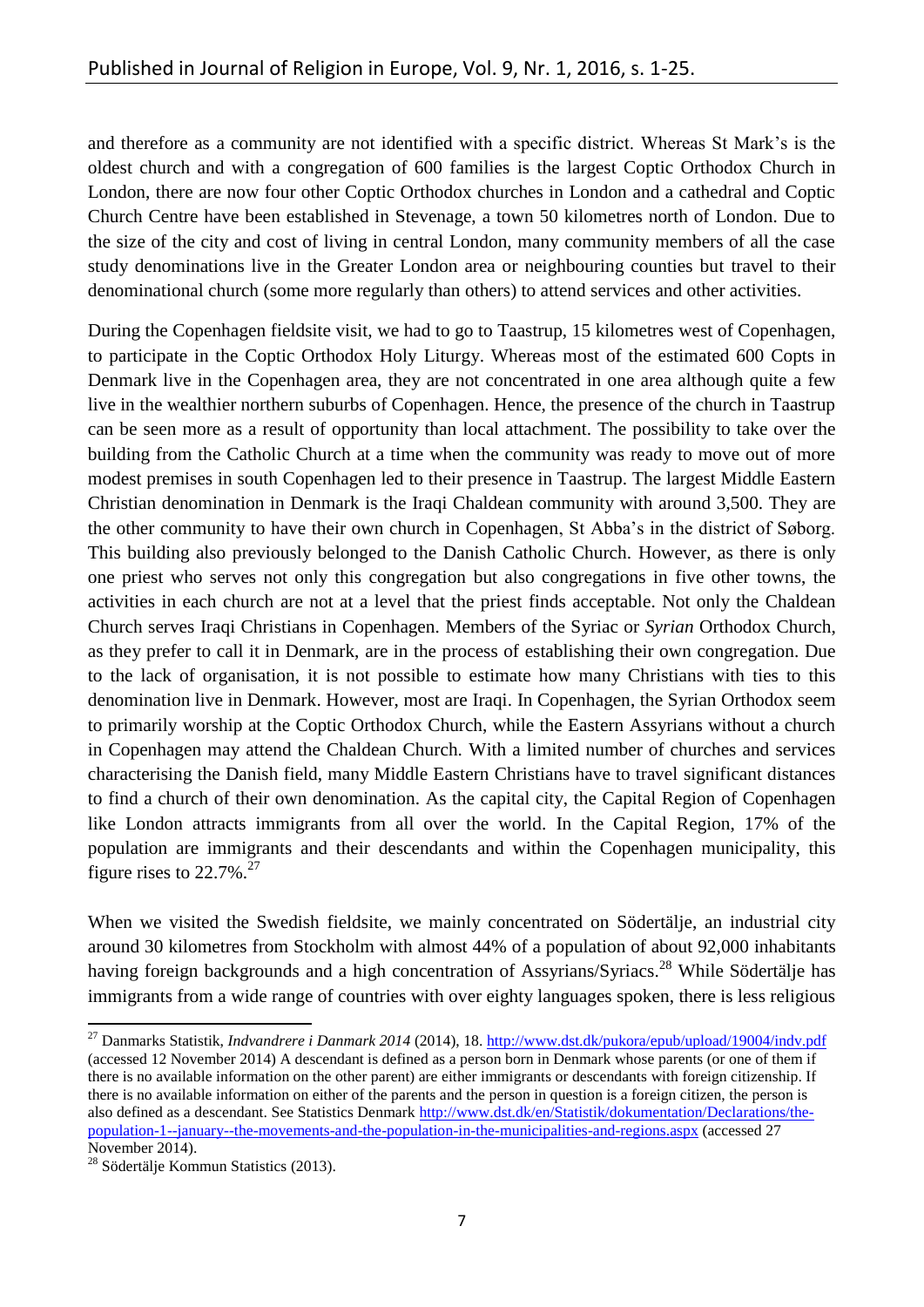diversity with more than 25% of the city's population being of Assyrian/Syriac origin. Thus, more than 20,000 Assyrians/Syriacs live in Södertälje municipality as do around 4,000 Chaldeans (out of 20,000 Chaldeans in Sweden).<sup>29</sup> Only a few hundred Copts live in Södertälje<sup>30</sup>. Most Assyrians/Syriacs belong to the Syriac Orthodox Church.<sup>31</sup> The rest belong to the Assyrian Church of the East, Syriac Catholic Church, Chaldean Catholic Church, other Protestant, Catholic and Orthodox Churches or are religiously lapsed. In contrast to London and Copenhagen, Assyrians/Syriacs in Södertälje are concentrated around their churches. In Ronna, a housing area of Södertälje, they live in large apartment blocks as a result of the municipality housing policy, and seem to identify strongly with their neighbourhood. The Assyrian/Syriac presence is also visible through a large concentration of churches as well as other community activities. There are five Assyrian/Syriac churches with various activities, social and cultural clubs and associations, TV stations (Suroyo TV and Suryoyo SAT), two successful football teams called Assyriska and Syrianska respectively<sup>32</sup>, and some active politicians of Assyrian/Syriac background. The Chaldeans also have an active community with their own church St John's and religious as well as secular activities, as do the Copts centred around Mar Mina Coptic Orthodox Church. Södertälje has received many nicknames due to its Assyrian/Syriac community. It has been named *New Midyad* referring to the first Assyrians/Syriacs coming from Midyad in Turkey who have now become the Assyrian/Syriac elite.<sup>33</sup> Other names include 'Little Assyria' or 'Little Babylonia' referring to the notion of an Assyrian homeland.<sup>34</sup> Although some quarters of Södertälje such as Geneta, Hovsjö and Ronna are considered by the authorities and media as 'segregated' and even in some cases a 'ghetto' where a 'problematic' Assyrian/Syriac group lives<sup>35</sup>, the city also serves as a resource of Assyrian/Syriac heritage.

## **3. Exploring spaces of super-diversity**

 $\overline{a}$ 

Stepping into the field is stepping into a particular locality or space that at first sight is constituted physically (territorially) and at second sight informs us of political, social, cultural and religious meanings of the place. First we notice buildings, streets, green areas, traffic, next we experience distances and concentration of e.g. churches. Visible differences such as clothing, signs, and goods for sale inform us about social composition of the population as regard to class, ethnicity, and

 $29$  Since no official statistic exists on the number of Chaldean the estimation is based on information from Chaldean priest.

<sup>&</sup>lt;sup>3</sup> According to a Coptic priest in Stockholm, there are around 2,000 Coptic families in Sweden.

<sup>31</sup> Önver A. Cetrez, *Meaning-Making Variations in Acculturation and Ritualization. A multi-generational study of Suroyo migrants in Sweden*, Ph.D Thesis (Department of Sociology, Uppsala Universitet, 2005), 29.

<sup>&</sup>lt;sup>32</sup> A third football team called 'Södertälje' was created recently from the former Beth Nahrin team. Players come from different backgrounds including Swedish and Assyrian/Syriac and the purpose of the team is to integrate the two groups by sport. Interview with president of Södertälje team.

<sup>&</sup>lt;sup>33</sup> Jennifer Mack, "Urban Design from Below: Immigration and the Spatial Practice of Urbanism," *Public Culture* 26/1-72 (2014), 153-185.

<sup>&</sup>lt;sup>34</sup> Annika Rabo, *"Without our church we will disappear"*: Syrian Orthodox Christians in diaspora and the family law of the church, in Prakash Shah, Marie-Claire Foblets and Mathias Rohe (eds.), *Family, religion and law: cultural encounters in Europe* (Farnham: Ashgate, 2014).

<sup>35</sup> Naures Atto, *Hostages in the Homeland, Orphans in the Diaspora: Identity Discourses Among the Assyrian/Syriac Elites in the European Diaspora* (Leiden: Leiden University Press, 2011), 238.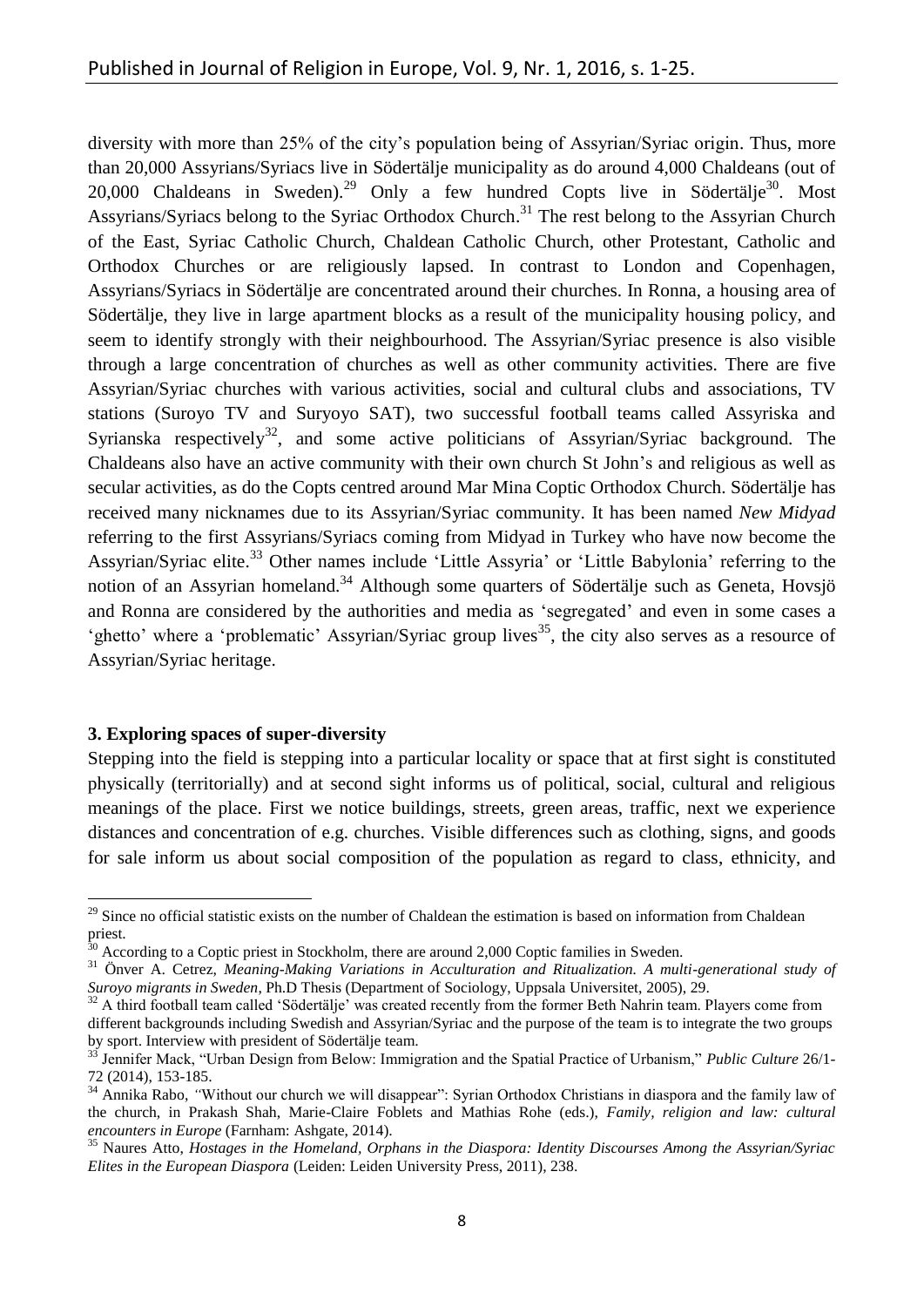religion. Observing differences in cityscape between the three sites of the fieldsite exchange visits was arguably the first and most obvious insight gained from the visits.

On our first trip to Södertälje, we were picked up by car in Stockholm by the Swedish host team and driven around Södertälje where we encountered several Middle Eastern Christian churches. Many of these were purpose-built, huge and clearly visible in the cityscape. Visually, the Assyrian/Syriac population was central to the life of the town, from its restaurants to its places of worship, associations and schools to the two football teams representing the city. Indeed, as we toured the town, one of the few people we came across who was not of Middle Eastern Christian origin was the headmaster of a new primary school designated as having an Assyrian profile which was about to open.<sup>36</sup> Aware that the Assyrian/Syriac community account for 25% of the city's population, the concentration of and visibility in shops, names, churches and other buildings referring to Assyrian/Syriac belonging reflected a composition of ethnic and religious pluralism significantly different from the situation in Denmark.

As a place characterised by its ethnic and religious pluralism, Nørrebro, a housing area close to Inner Copenhagen was chosen for a team walk. As noted by the visiting team members, the area is far from the stereotypical image of an urban deprived area. The multiethnic identity of Nørrebro was strikingly reflected in the Arabic signage and the many shops selling hijabs, kebab and water pipes. Although there was not any visible sign of the presence of Middle Eastern Christians in the area, we passed a Danish Lutheran Church that sometimes houses Arabic speaking masses. Besides the local Danish churches, Islam appeared to be the visible dominant religion in this district with the presence of the mosque Masjid Al-Nour and other symbols of Islam, like the crescent and Arabic words such as halal. This emphasis on Islam was reinforced when the team met with a representative from the Islamic Christian Study Center at its premises in Nørrebro, who focused on relations with Muslims when she discussed Muslim-Christian dialogue activities and confirmed that these have attracted very few Christians of Middle Eastern background over the years. Thus in contrast to the Swedish case, the field visit reflected the invisibility of Middle Eastern Christians in Denmark in general and in Nørrebro in particular. To understand this (in)visibility of certain groups they must, as stated by Garbi Schmidt in her study of Nørrebro, be contextualised within the city or neighbourhood where they live.<sup>37</sup>

In London, the UK team had planned a guided walking tour of the London Borough of Ealing which covered not only some of the areas where churches and institutions related to Middle Eastern Christians are located but also passed through other areas which have religious institutions, shops and restaurants linked to other ethnic groups. The cityscape of Ealing left us with the impression that no one migrant group appeared dominant. Temples, mosques and churches were all present with temples (Sikh and Hindu) and churches (Church of England as well as churches offering services in Polish) being most visible.

**<sup>.</sup>** <sup>36</sup> For several years a school with a Syriac profile has existed in Södertälje.

<sup>&</sup>lt;sup>37</sup> Garbi Schmidt, "Understanding and Approaching Muslim Visibilities: Lessons Learned from a Fieldwork-based Study of Muslims in Copenhagen," *Ethnic and Racial Studies* 34/7 (2011), 1216-1229.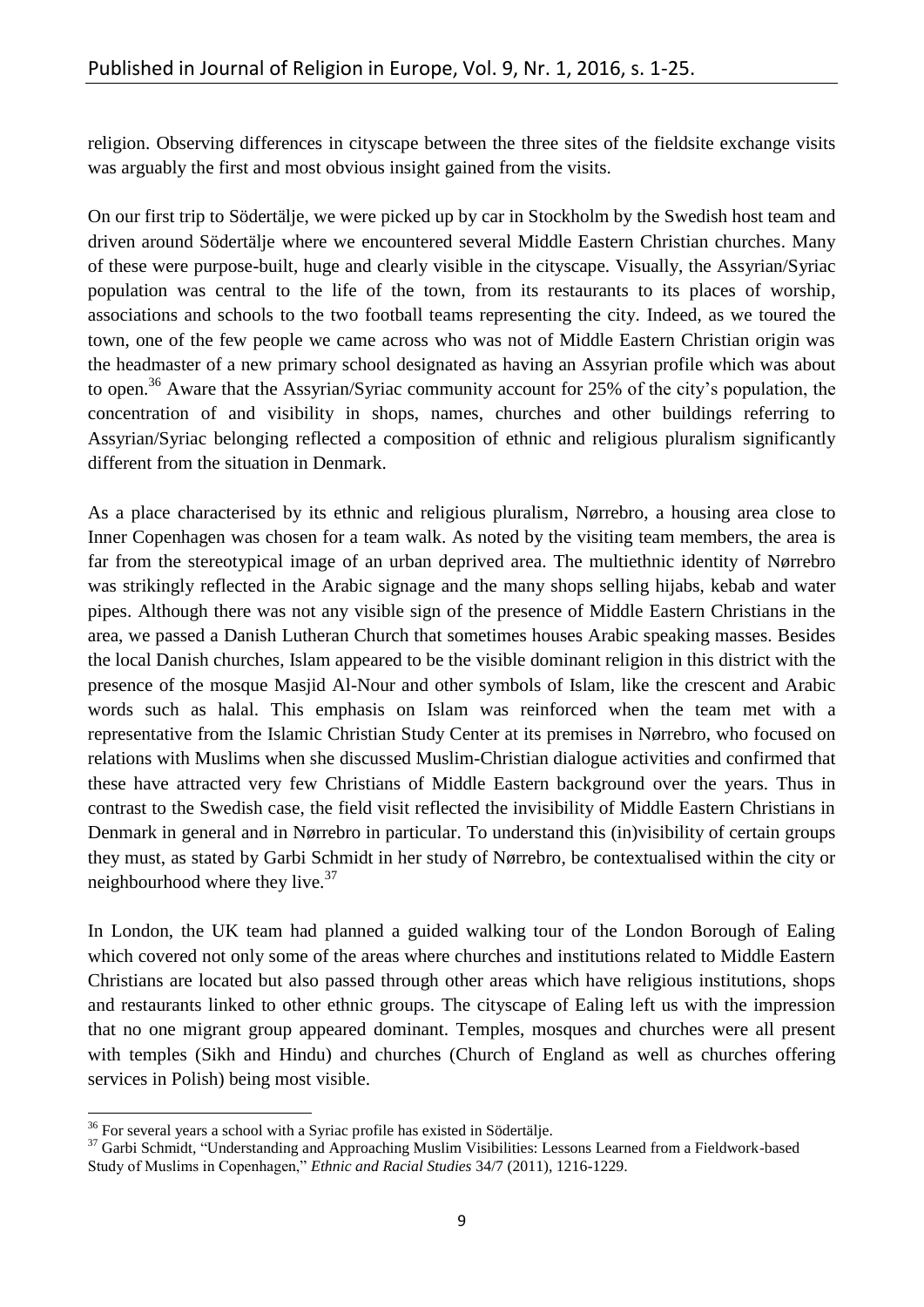As researchers working on migration, we may read about the multiethnic and multicultural settings of our case countries and even of the specific areas visited.<sup>38</sup> However, due to the integral comparison of the multi-sited approach<sup>39</sup>, mutual visits made it clear in practice that, concepts like multicultural, super-diverse and minority may be useful in explaining varieties of diversity in different areas, but in their particularities more refined notions had to be elaborated. Södertälje, Nørrebro and Ealing are clearly very different when it comes to multi-religious aesthetics and visual presence. At first sight Södertälje appears to be an Assyrian/Syriac city making this community the majority despite being a numerical minority; Nørrebro to be an Arab Muslim neighbourhood with Middle Eastern Christians being the minority or even an invisible minority; and Ealing to be a multicultural location positioning Middle Eastern Christians as one group among others without any clear majority. The concept of super-diversity may help us to explore further these different kinds of diversity. Steven Vertovec introduces this concept along with an empirical analysis of diversity in London.<sup>40</sup> Thus, one can easily place the situation of Middle Eastern Christians in London in the category of super-diversity. However, Vertovec appears to suggest the term of super-diversity to be an analytical rather than a descriptive concept fitting some but not all contexts. Instead he argues that it is necessary to acknowledge "a multiplication of significant variables that affect where, how and with whom people live".<sup>41</sup> Not only does he encourage a better understanding of London as a super-diverse city, he also calls on social scientists to take into account multiple variables in conjunction with ethnicity when studying 'communities'.<sup>42</sup> Hence, super-diversity is a summary term of all the variables which should be explored due to their scale and multiple configurations.<sup>43</sup> Such variables are nets of inflows, countries of origin, languages, religions, migration channels and immigration statuses, gender, age, space/place of settlement, transnationalism etc.<sup>44</sup> Thus, although at the surface the three cities appear very different, not only London, but also Copenhagen and Södertälje should be examined as super-diverse with a pluralism that should not be reduced to understandings of ethnic or religious grouping only. The seemingly Arab Muslim dominance in Nørrebro hides the many ethnicities, languages, religions and social differences that characterize the area. Similarly the apparent majority position of Assyrian/Syriacs does not reveal the major internal divisions within this group or the diversity of the other 75% of the city's population. However, if all three case study fields are super-diverse, why do the cityscapes look differently on the surface? To answer this question, we need to return to the question of how fieldsites become meaningful places and how places must be analysed as political locations. In other words, it is necessary to explore further the particular positions of the Middle Eastern Christians in the super-diversity of the three case study countries. One aspect of this is the importance of community size.

 $\overline{a}$ <sup>38</sup> Claire Dwyer, David Gilbert and Bindi Shah (2013), "Faith and suburbia: secularisation, modernity and the changing geographies of religion in London's suburbs," *Transactions of the Institute of British Geographers* 38 (2013), 403–419. Schmidt, "Understanding." Mack, "Urban.".

<sup>&</sup>lt;sup>39</sup> Cf. Marcus, "Ethnography."

<sup>40</sup> Vertovec, "Super-diversity."

<sup>&</sup>lt;sup>41</sup> Vertovec, "Super-diversity," 1025.

<sup>&</sup>lt;sup>42</sup> Vertovec, "Super-diversity," 1025.

<sup>&</sup>lt;sup>43</sup> Vertovec, "Super-diversity," 1026.

<sup>&</sup>lt;sup>44</sup> Vertovec, "Super-diversity."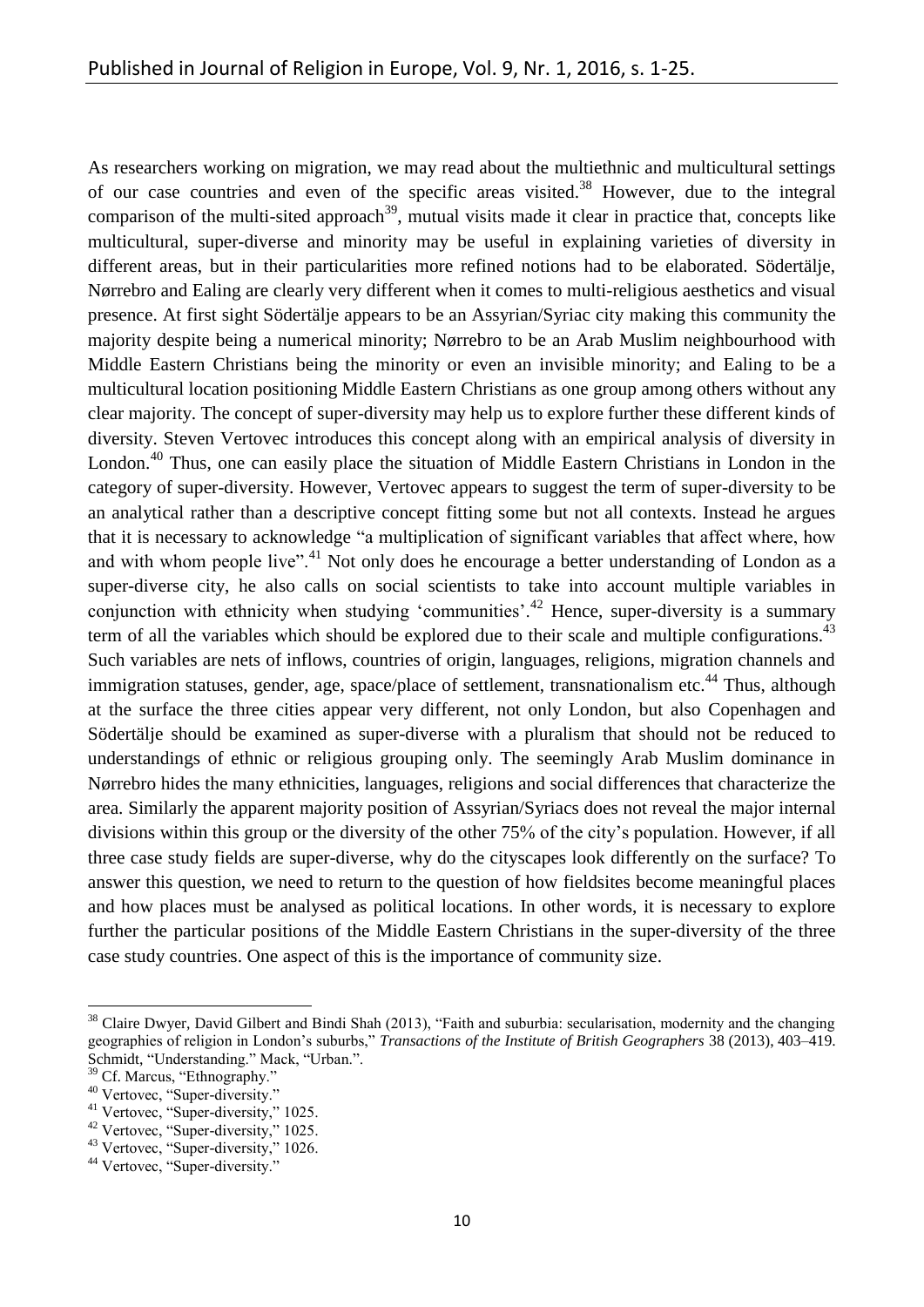#### **4. The question of numbers**

The size of community is not only a question of mere numbers. Through the visits, it became obvious that the size of the communities had a substantial influence not only on the communal activities but also on conducting fieldwork. With 600 people attending the Palm Sunday liturgy in the Coptic Church in Kensington, the opportunity to organise activities that will be well-attended is greater in this one church in London than in Denmark where the total number of Copts is 600. Considering size, both London and Södertälje fieldsites have large numbers of Middle Eastern Christians. Södertälje has over 25,000 Middle Eastern Christians, the vast majority of whom are Assyrians/Syriacs. <sup>45</sup> London has smaller numbers but still in the thousands. <sup>46</sup> At the other end of the spectrum is the Danish case, with comparatively small Middle Eastern Christian congregations and a total of around 5,000 Iraqi, Assyrian and Egyptian Christians. The influence of numbers became persistent when encountering community activities during our exchange visits. Not surprisingly, the amount and range of activities depends upon the numbers of people. However, the issue of how to categorise individuals and thus count each denomination was raised when we identified people worshipping in more than one community or met Syrian Orthodox Iraqis attending the Coptic Orthodox Church in Taastrup. Thus, numbers are much more than numbers. They are also social constructions by those being counted and those who count. To be counted as being of a specific kind is also to be recognised which again opens possibilities for political opportunities and claimsmaking by community actors.<sup>47</sup>

#### *4.1. Extent of activities*

In respect of size, the three DIMECCE field visit sites offer interesting comparisons and contrasts. It is here that the uniqueness of the Södertälje field site is most apparent. It was striking to observe that the host team in Södertälje did not always have to arrange observation opportunities for visiting partners in advance; on occasion they just happened more or less spontaneously in front of the researchers as they were passing by. One example occurred after a church service in St Jacob's Syriac Orthodox Cathedral, when we 'stumbled upon' a board meeting of a Syriac Orthodox Youth Association (Stockholm regional branch), which we were then invited to observe. This example illustrates that a crucial point of multisited fieldwork is the acceptance that ethnography is basically about setting up 'arbitrary locations'.<sup>48</sup> Despite of obvious similarities across fieldsites in language, religious and cultural practices, what we encounter is not one Middle Eastern community or culture, but indeed different Middle Eastern Christian places that have become meaningful due to different locations and activities. Södertälje is a place where the communities are concentrated in one geographical area, whereas in London and Denmark the communities are more scattered. This means that community practices in Södertälje are greatly facilitated, whereas those involved in making connections and activities in the other fieldsites have to negotiate greater distances, with

<sup>45</sup> Södertälje Kommun statistics.

<sup>&</sup>lt;sup>46</sup> This estimate of the London's Middle Eastern Christian population is derived from information given by community representatives in London.

<sup>47</sup> Paul Statham, "Political mobilisation by minorities in Britain: negative feedback of 'race relations'?" *Journal of Ethnic and Migration Studies* 25/4 (1999), 565-766.

<sup>48</sup> Candea, "Arbitrary," 179-180.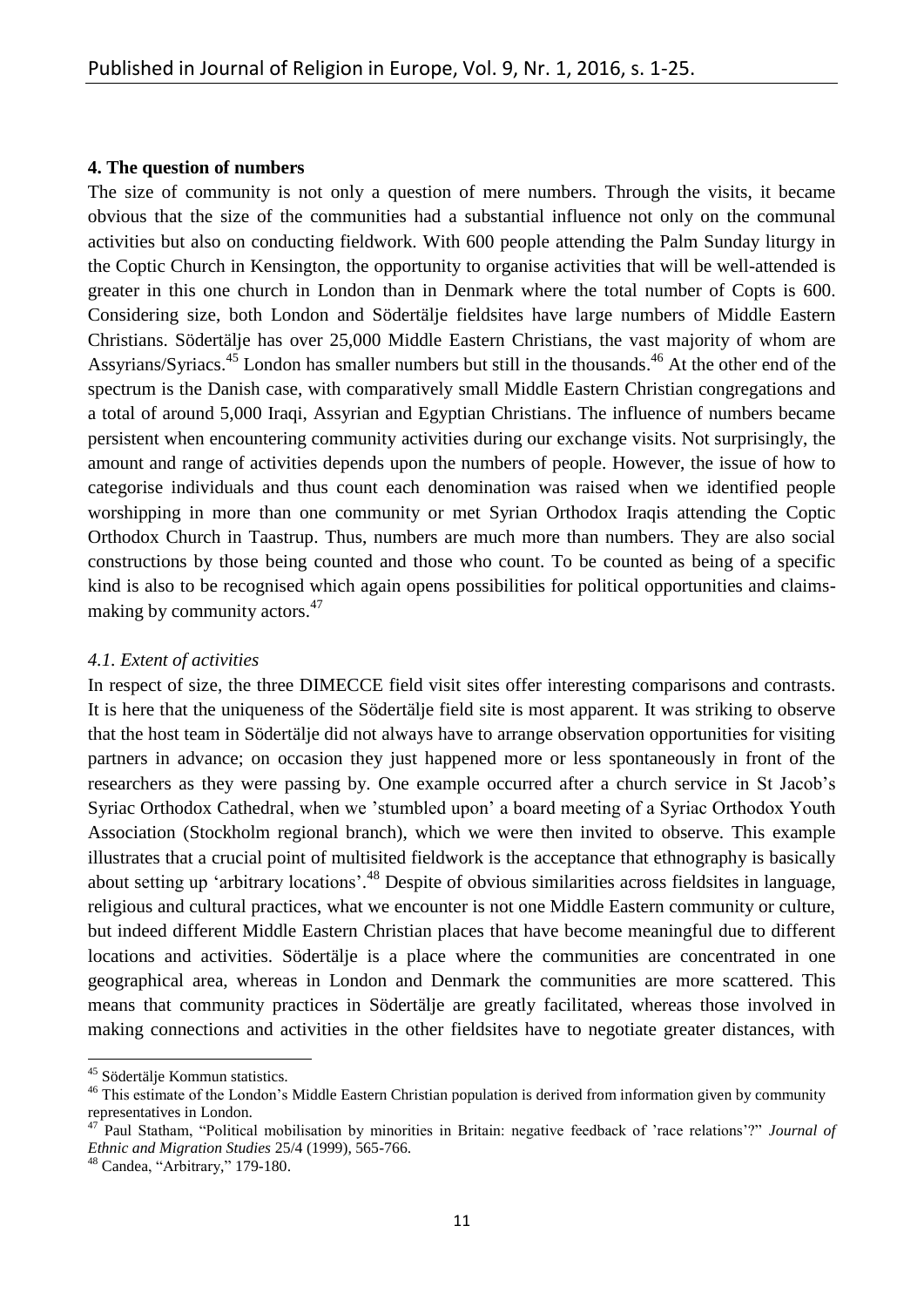implications for the richness and spontaneity of community practices. Comparing the visits to Södertälje and Copenhagen, the Danish hosts frankly admitted their difficulties in arranging people for the team to meet and activities to attend. Indeed we were not able to meet clergy from denominations other than the Coptic Orthodox during our visit because the only other regular priest, the Chaldean, was not preaching in Copenhagen that weekend but travelling elsewhere in Denmark. This practice of worshipping in different parts of the country on alternate Sundays is common in Denmark and indicative of the scattered nature of the communities and the larger distances across which connections and activities have to be negotiated.

Although the London fieldsite also witnesses this 'scattering' aspect, the range of activities in London is just as diverse as in Södertälje because of more numbers in the first place. All the relevant denominations for the DIMECCE project hold weekly Sunday services (some such as the Coptic Orthodox also have services during the week) and although some service times clashed and logistics had to be considered, the British team were still able to offer their visitors a 'menu' of services allowing a comparison of four services attended. Recognising that community activities in London go beyond church services, the group also attended the weekly St Mark's Coptic Orthodox youth meeting and a children's Easter party being organised by the Assyrian Society of the United Kingdom at their premises in South Ealing.

The lack of activities in Denmark compared to activities in Sweden and London emphasised the importance of examining how the size and composition of the communities influence the formation of practices and identities. In this regard, the concept of space became useful in order to identify the specificities of each community. This is further supported when addressing space at the transnational level.

# *4.2. Transnational spaces*

In scholarly writing about migrant communities, it has become commonplace to describe and analyse the transnational ties linking migrants both with their places of origin and with compatriots who have settled in other countries. Indeed, the transnationalism approach is held by many contemporary scholars to be the dominant paradigm in migration research.<sup>49</sup> While such links and exchanges have become an everyday part of life for many migrants, it is still exciting to come across such ties in unexpected places, as experienced during the field visit in Denmark. Speaking with some members of the Coptic Orthodox Church in Taastrup, Denmark, after the mass, the UK team was struck to hear of their strong transnational connections to the Coptic Orthodox Church in Scotland, and particularly to a priest there who acts as their spiritual father. During an earlier interview, this same priest had mentioned his transnational pastoral activities, facilitated by communication platforms such as Skype and web-based forums such as online bible study sessions. Subsequently witnessing these connections in action, one of the members of the Danish congregation gave the UK researchers a small bracelet featuring Coptic symbols to present as a gift to the priest, whom they were due to meet the following weekend in the Scottish church. Also

**<sup>.</sup>** <sup>49</sup> Thomas Lacroix, "Transnationalism and Development: The Example of Moroccan Migrant Networks," *Journal of Ethnic and Migration Studies* 35/10 (2009), 1665–1678. Steven Vertovec, "Migration and other Modes of Transnationalism: Towards Conceptual Cross-Fertilization," *International Migration Review* 37/3 (2003), 641–665.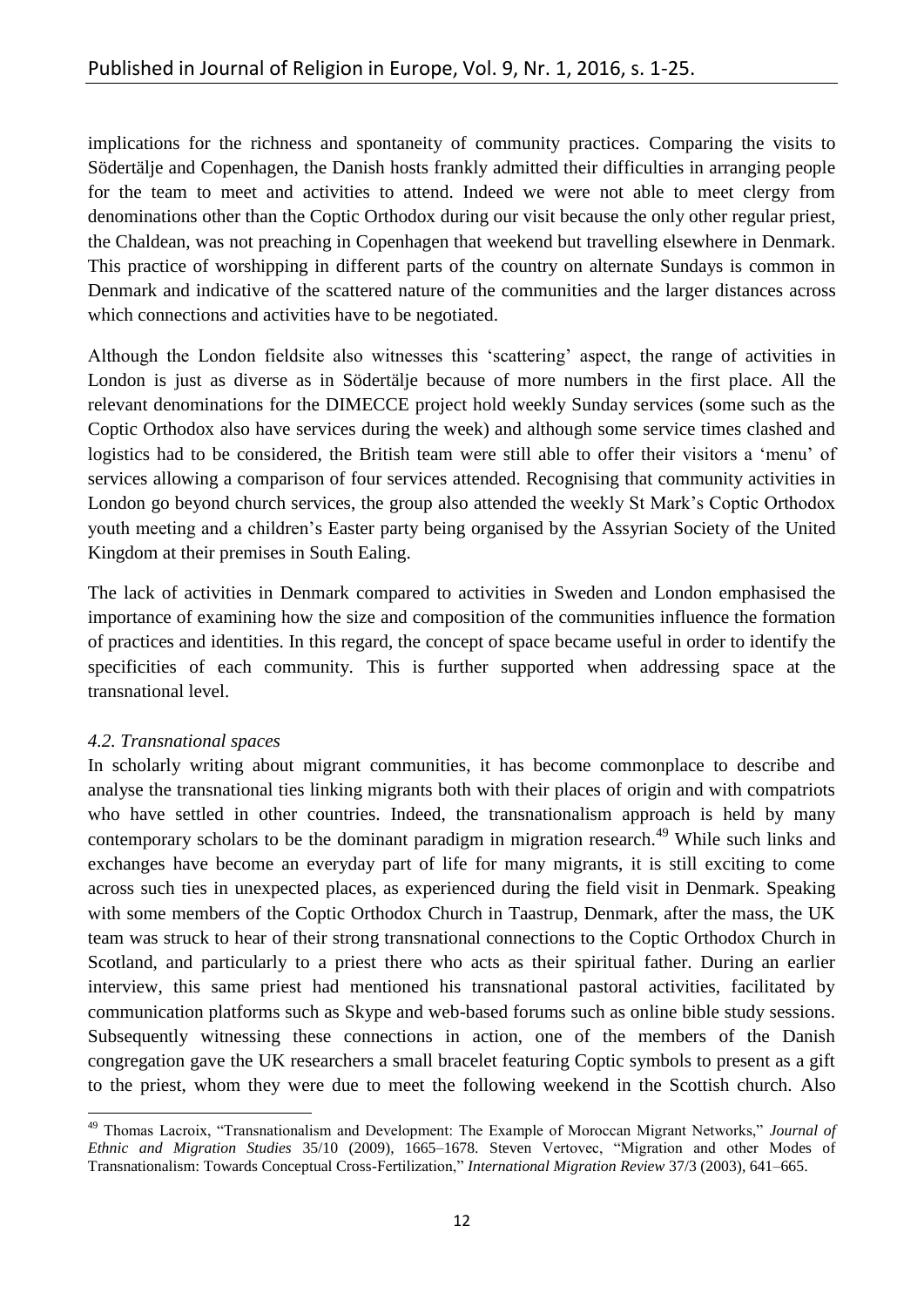transnational links between Assyrians/Syriacs as well as Copts in Sweden and the UK became visible during the field visit to London. At the Assyrian Easter party, one man recounted that he had invited Swedish Assyrian/Syriac representatives to attend specific events being held in London. Similarly, after a mass in St Mark's Coptic Orthodox Church in London, the researchers were asked to use their contacts in Mar Mina Coptic Orthodox Church in Södertälje to help publicise the 'Anointed Servant' concert<sup>50</sup> in Sweden which was to take place later that month. Such field experiences are analytically interesting and productive: by participating in such material exchanges, researchers also become more trusted by their respondents. Furthermore, the circumstances of these examples show very clearly the value of such visits in bringing to light the significance of the size of the fieldsites under study. Although we have since then encountered several transnational links across all three countries, some being church based, others family based, the importance of building a sense of community at this wider transnational scale seems to be more important in contexts where the size of communities in a given city/country is small (as is the case for Copts in Scotland and Denmark). A consequence of the convergence of community size, invisibility and transnational relations is that organised transnational *political* activities are less prevalent in contexts with smaller size communities.<sup>51</sup> Although demonstrations were held in all three countries as a response to the situation of Christians in Iraq, the political protests appear more occasional with lesser influence on group practices in Denmark. As this difference became apparent during the mutual visits, it led the Danish team to look for growing public recognition of Middle Eastern Christian immigrant groups due to an increasing national and international focus on the situation of Christians in the Middle East which could lead to cross-denominational alliances.

By exploring the impact of numbers, it becomes obvious that although super-diverse, the place of Middle Eastern Christians in the super-diversity of each case study country represents different varieties of super-diversity. London appears as the epitome of super-diversity with a religious, ethnic and social complexity in which Middle Eastern Christians are entwined. Different migration histories leave Copts as the more numerous but residentially scattered group primarily belonging to the middle or higher middle class, while Iraqi and Assyrian Christians are associated with Ealing due to the presence of religious and community institutions although many members reside outside of this area. However in both cases the large number within the wider London area ensures a solid basis for a wide number and variety of community activities. In Denmark, super-diversity is marked by smaller numbers and lesser concentration of each migrant group and thus less robust organisations. This results in activities which are provided on a limited and partly episodically level. Södertälje is a third variation of super-diversity with a high concentration of one group of Middle Eastern Christians, the Assyrian/Syriacs, who dominate in numbers as well as visibility. This creates a stronger and more coherent community basis than in both London and Denmark allowing depth in activities identified with the ethno-religious background of the Assyrian/Syriacs.

**<sup>.</sup>**  $50$  The concert was performed by St Kyrel choir, which consists of Coptic youth from the UK and France. <http://stkyrelchoir.com/> (accessed 20 December 2014).

 $\frac{51}{12}$  Lise Paulsen Galal, "Copts in diaspora: transnational belonging as 'home' is changing," in Allyson Eamer (ed.), *Border Terrains: World Diasporas in 21st Century* (Oxford: Inter-Disciplinary Press, 2012).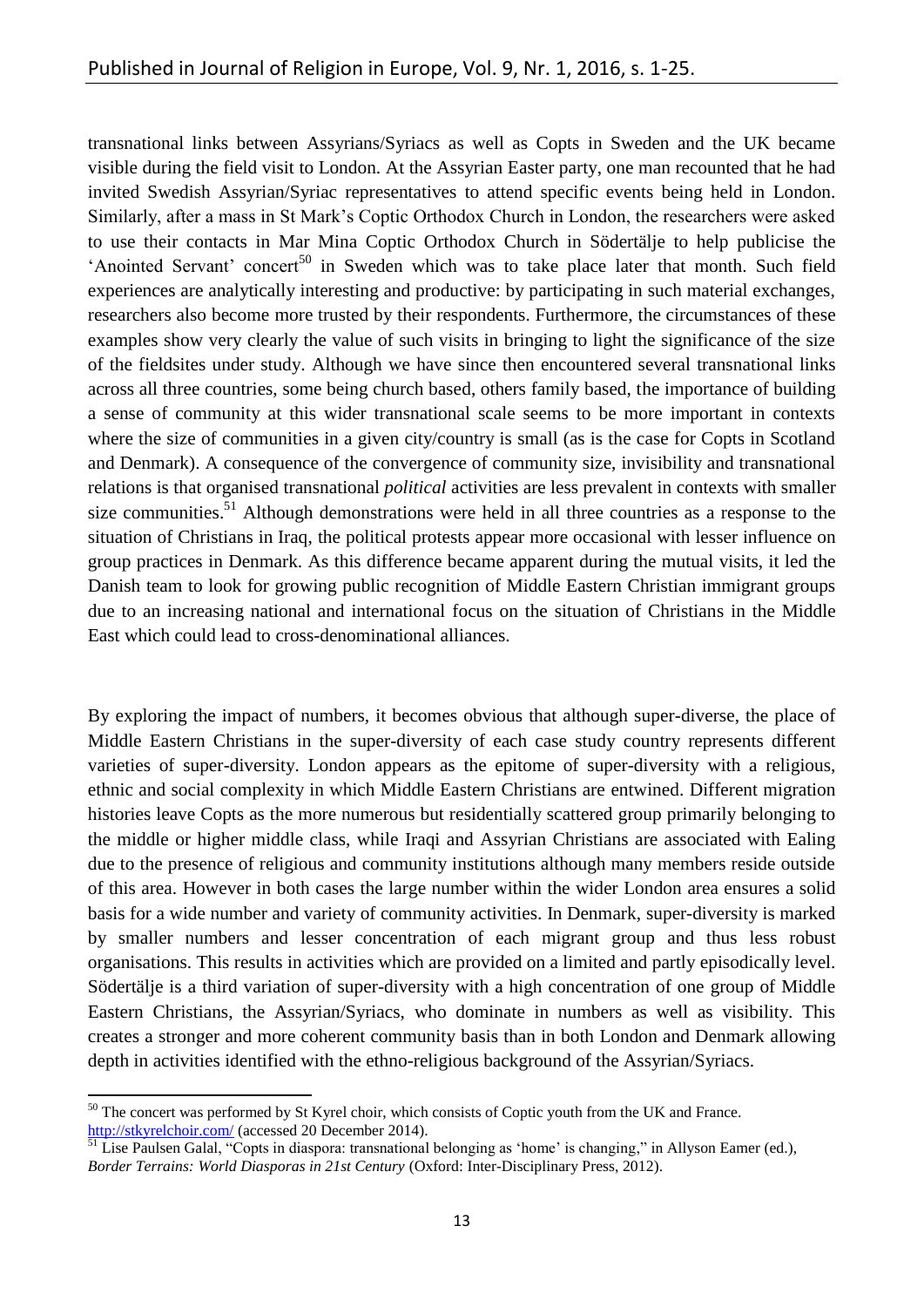However, size is not only influencing the extent of activities and links across local and national borders. Size also influences how the communities are positioned as minorities. The concept of minority may help us to further deepen our understanding of the varieties of super-diversity within the three case study countries.

# **5. Minority among other minorities**

During our visit in Södertälje, we had lunch in a small pizzeria. We were the only customers sitting in the restaurant, as the owner was mainly catering for take away orders. While waiting for our *lahme bajin* (a Middle Eastern version of pizza), we chatted with the owner and had a look around his shop. The restaurant area was filled with symbols of his Syriac and Christian belonging. Among the Christian symbols were crosses, crucifixes, and a picture of Jesus and his disciples at the Last Supper. Directly below the Last Supper picture was a photograph of the Syrianska FC football team, and on other walls, there were photographs of his sons dressed in the club colours. He proudly told us about their participation in the club and the visit by the former Swedish Prime Minister Göran Persson, pointing to a photograph of this. The pizzeria was located in a shopping area that also included a church and a shop selling 'Assyrian/Syriac' food. Combined with our drive around Södertälje from one church to another, passing huge banquet halls, and the football stadium, it became clear that there are some difficulties in denoting Assyrians/Syriacs as a minority in Södertälje. Despite their immigrant and numerical minority status in Södertälje as well as in Swedish society as a whole, their visibility and social dominance in Södertälje suggest depicting them as a majority within the minority.

As a point of departure, the Middle Eastern Christians in the three case countries may all be denoted as minorities due to their numerical minority status and different ethnic and religious background compared to the national majorities. However, as Christians coming from countries with a Muslim majority, they not only arrive with a religious minority experience, they also ethnically and/or nationally belong to immigrant groups in the countries of residence that consist of a majority with a Muslim background. With the experience from Södertälje it became clear to us, that this double minority status, as some have termed it, is displayed in different ways depending upon the location.

Although the concept of being a double minority has been used to characterise the position of Middle Eastern Christians outside the Middle East<sup>52</sup>, it does not seem apt to understand the situation of Assyrians/Syriacs in Södertälje. Bearing in mind that some Christian communities in the Middle East reject identifying as a minority<sup>53</sup>, we use the concepts of minority-majority as analytically

<sup>&</sup>lt;sup>52</sup> Mara A. Leichtman, Mara A., "From the Cross (and Crescent) to the Cedar and Back Again: Transnational Religion and Politics Among Lebanese Christians in Senegal," *Anthropol Q.* 86/1 (2013), 35–75. Una McGahern, *Palestinian Christians in the Israeli state: State attitudes towards non-Muslims in a Jewish state* (London & New York: Routledge, 2011).

<sup>53</sup> Lise Paulsen Galal, "Coptic Christian Practices: Formations of Sameness and Difference," *Islam and Christian - Muslim Relations* 23/1 (2012), 45-58. Fiona McCallum, *Christian Religious Leadership in the Middle East: The Political Role of the Patriarch* (Lewiston: Edwin Mellen Press, 2010). Andrea Zaki Stephanous, *Political Islam,*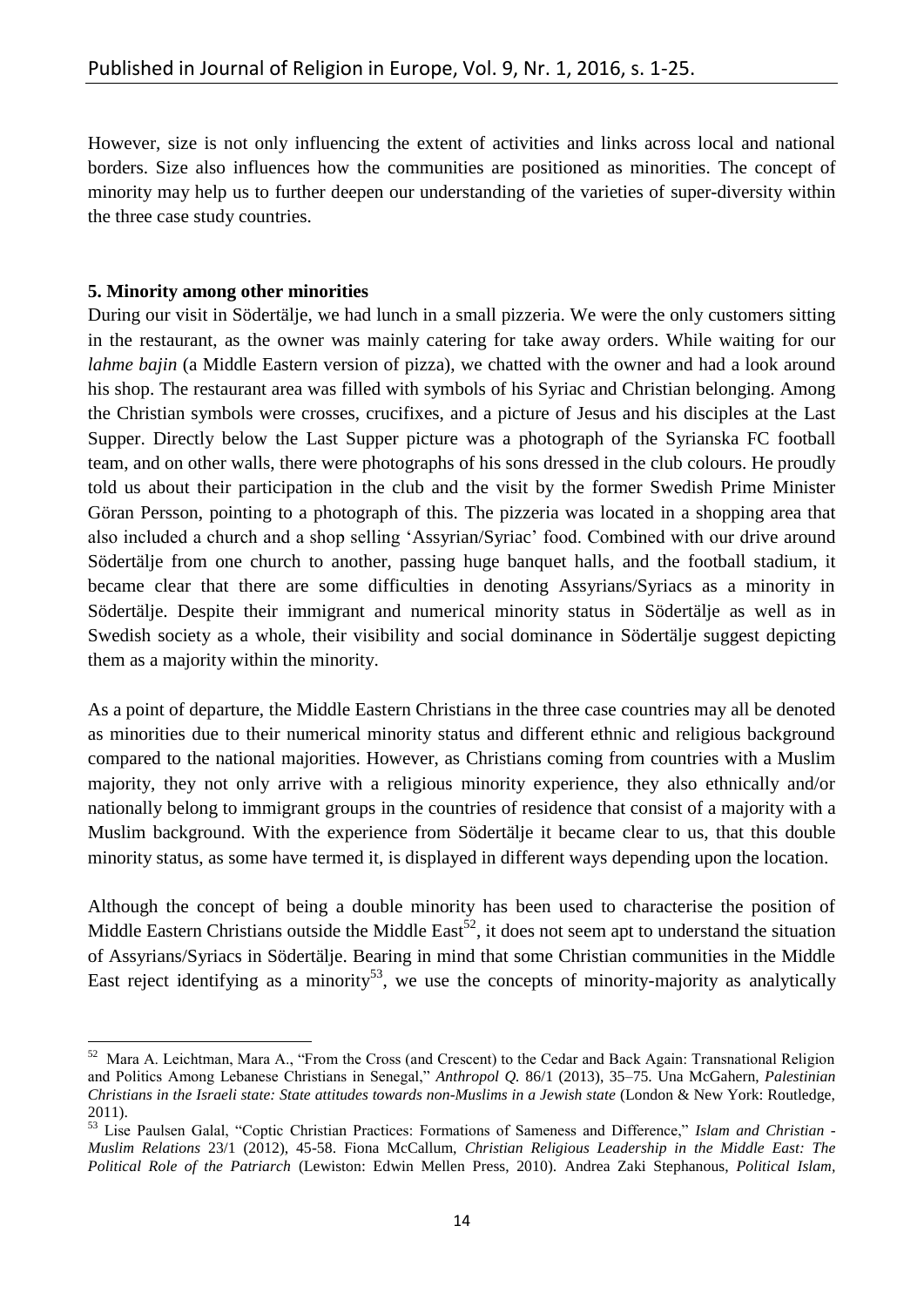informed and relationally defined. A perspective on minority is preoccupied with how modes of management of cultural and/or other differences are creating, sustaining, changing and subverting unequal power relations between majority and minority.<sup>54</sup> Hence, a minority is not a minority due to quantitative or so-called objective criteria such as numbers, specific language, culture, religion or ethnicity which are the criteria that The UN Declaration on Minority Rights has adopted.<sup>55</sup> What makes a minority is the qualitative aspect of power inequality. The difference in power is reflected in the minority's lack of power to define what is 'normal' within a specific context, e.g. the national context. The access to power of definition is of course often more difficult to obtain if a group is a substantial minority in numerical terms. However, this is not the crucial point in order to explore the process of exclusion that a minority is facing.<sup>56</sup> In other words, minority and majority are considered socially and historically constructed through processes of inclusion and exclusion. Addressed as political locations, Middle Eastern Christian places are coming into being in relation to significant others. Concerning visibility and dominance, Assyrian/Syriacs do not appear to be the minority within a wider immigrant minority group in Södertälje, but instead a majority that are publicly recognised and supported by the Swedish majority.

In contrast, our visit to the Copenhagen fieldsite raised the idea of a 'blindspot' concerning the engagement of state and societal actors with Middle Eastern Christian communities. Visiting Nørrebro and meeting a representative from an organisation facilitating interfaith dialogue, it became clear that Christians were framed as the majority and Muslims as a minority in the Danish context. As Middle Eastern Christians are neither Danish Lutheran Christians – the majority, nor Muslims – the minority in this particular majority-minority framework, it leaves them in what can be termed a blindspot as they are a religious minority within a larger ethnic minority but are not recognised as such and may in fact be misrecognised by state and societal actors who are unaware of the diversity of Middle Eastern societies. This idea of a blindspot later became obvious to the UK team in their own fieldsites with public actors particularly at the municipal level or working in governmental institutions appearing unaware of Middle Eastern Christian populations in their midst.<sup>57</sup> Returning to the concept of visibility this is not only a question of visual presence, but also a question of public recognition on one hand and voices from minority groups speaking publicly on the other, something that is both disturbed and strengthened by international events.<sup>58</sup> Since Middle Eastern Christians due to phenotypical characteristics are generally mistaken for being Muslim but are not presumed to be part of the Christian majority population, their invisibility is followed by a feeling of misrecognition. Thus in relation to the majority, it is more appropriate to conceptualise Middle Eastern Christians in Denmark and the UK as a minority within a minority. The reason for

**.** 

*Citizenship, and Minorities: The Future of Arab Christians in the Islamic Middle East* (Lanham, MD: University Press of America, 2010).

<sup>&</sup>lt;sup>54</sup> Lise Paulsen Galal, "Anerkendes af hvem og for hvad? Et minoritetsperspektiv," in Simon Laumann Jørgensen and Morten Sandberg (eds.), *Kulturlighed: Identitet og anerkendelse* (Aarhus: Philosophia, 2006).

<sup>55</sup> C.f. Patrick Thornberry, "Minorities – what are they?" in *Minorities and Human Rights Law*. *Minority Rights Group Report* 73 (1991).

<sup>&</sup>lt;sup>56</sup> Galal, "Anerkendes."

<sup>&</sup>lt;sup>57</sup> In contrast, constituency MPs appear to be more knowledgeable of these communities in their districts.

<sup>58</sup> Yvonne Y. Haddad and Jane I. Smith, "Introduction", in Haddad, Yvonne Y. and Jane I. Smith (eds.), *Muslim Minorities in the West. Visible and Invisible* (Walnut Creek: Altamira Press, 2002).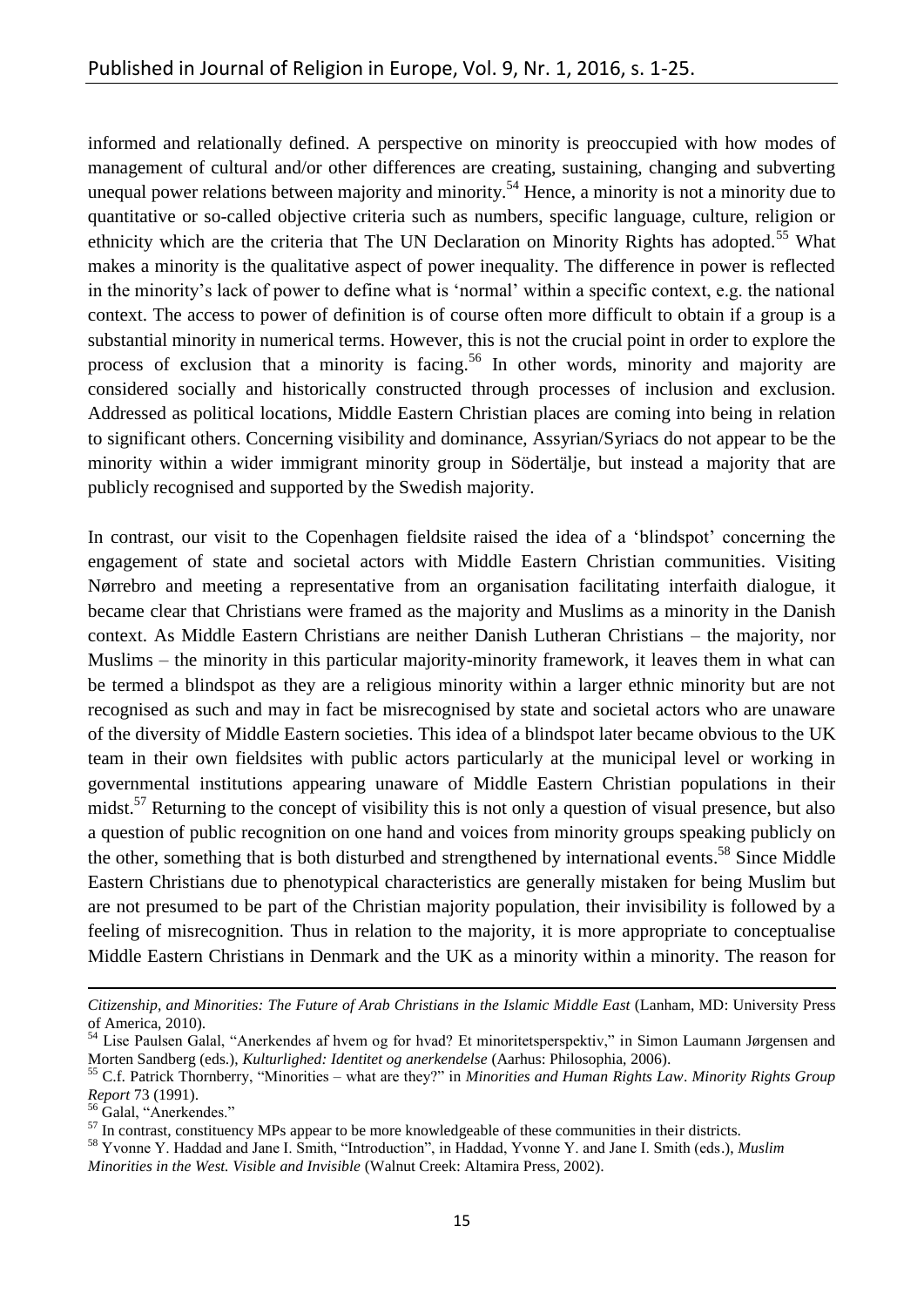preferring this concept is its focus on the relationship to the majority, in this case a general lack of recognition by wider society or state actors. In contrast, the double minority concept tends to be used to connote the emotional consequences of being disempowered in two respects (e.g. through ethnicity and gender<sup>59</sup>, or through ethnicity and old age<sup>60</sup>). Although finding similar characteristics in Denmark and the UK concerning lack of awareness by public actors, the different characteristics of super-diversity in the two countries seem to leave Middle Eastern Christians in London with greater opportunities for community mobilisation and claims making. Hence, exploring power relations are not only a matter of identifying boundaries and thus identities. Ruane and Todd argue, "symbolic boundaries and symbolic content, social boundaries and the intricacies of institutional organizations, are intrinsically interrelated".<sup>61</sup>

This became clear during the mutual visits as we became aware that other power struggles had a significant impact on community practices and identities. One striking feature of the visit to Södertälje was the Assyrian/Syriac split within the Syriac Orthodox community. From existing literature<sup>62</sup> and discussions with colleagues working on the Swedish case, the other teams were aware of this factionalism. It is a divide which manifests in two dioceses, rival lay associations and even football teams. The extent of the schism became clear during our tour of Södertälje when our hosts pointed out neighbouring churches of the same denomination but indicated what faction they were aligned to. This awareness of internal splits appeared not only useful when studying the same communities in the other two case study countries, but also raised our general awareness of internal struggle as significant for identity formation. Once again it became clear that Assyrian/Syriac identity must be analysed as situated, since we realised in later fieldwork that the situation in the British as well as the Danish context differed significantly from the Swedish one. In brief, the term 'Assyrian' in the British and Danish contexts generally referred to those who denominationally identified with the Assyrian Church of the East or the Ancient Church of the East (although some members of the Chaldean Catholic Church may also self-identify as Assyrian). The Assyrian/Syriac terminology was meaningless to them and the majority of Syriac Orthodox in the UK – belonging to the denomination who endure this division in Sweden – reject the Assyrian term. While this raises interesting research questions as to why the situation is so different in the two countries, it also suggests proceeding with caution when making methodological decisions based on visits to other partners' fieldsites before one has become familiar with one's own research context.

In contrast to the Assyrian/Syriac denominational split in Sweden, the visit to the Coptic Orthodox Church in Denmark revealed harmony between denominations. After the mass, lunch was served in the community premises beside the church. The lunch was prepared and served by an Iraqi Syriac

 $\overline{a}$ 

<sup>59</sup> C.f. Yanick St. Jean and Joe R. Feagin, *Double Burden: Black Women and Everyday Racism* (New York: M. E. Sharpe, 1998).

<sup>&</sup>lt;sup>60</sup> C.f. James Dowd and Vern Bengtson, "Aging in Minority Populations an Examination of the Double Jeopardy Hypothesis," *Journal of Gerontology* 33/3 (1978), 427 –436.

<sup>61</sup> Joseph Ruane and Jennifer Todd, "Ethnicity and Religion: Redefining the Research Agenda," *Ethnopolitics* 9/1  $(2010), 2.$ 

<sup>62</sup> E.g. Önver A. Cetrez, Sargon G. Donabed and Aryo Makko (eds.), *The Assyrian Heritage. Threads of Continuity and Influence* (Uppsala, Uppsala Universitet, 2012).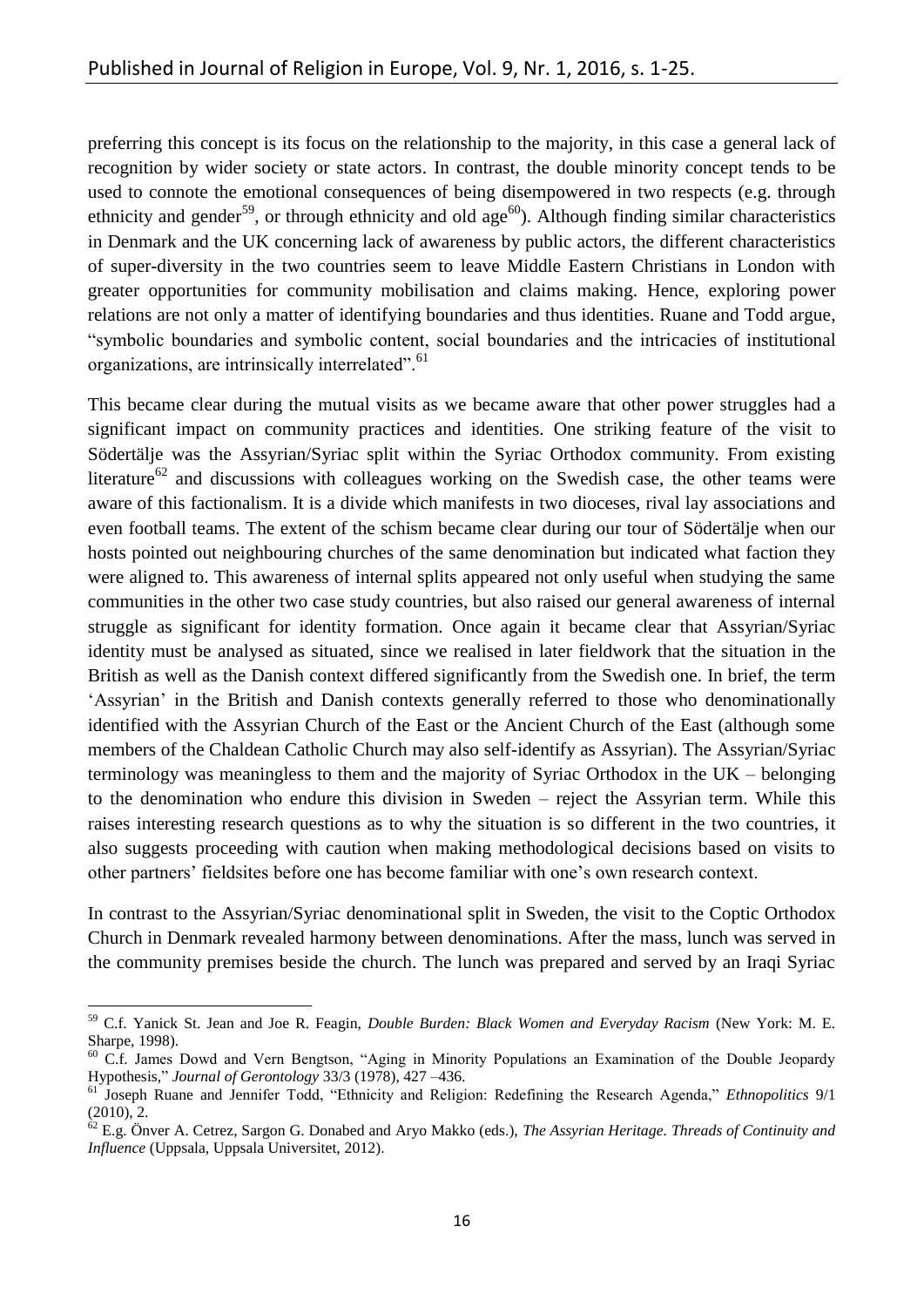Orthodox, one of the deacons was an Iraqi Syriac Orthodox, as were other actively involved members. To our surprise, we realised that the community was not as clearly bounded as expected, but influenced by the lack of alternative worship opportunities for Syriac Orthodox. Again we could relate this to the limited size of both communities which – as later fieldwork confirmed – also encouraged the Coptic Church to welcome these newcomers in order to strengthen the community.

Such splits and bonds make the idea of one community defined only by their religion or minority status problematic, and again we return to the concepts of 'political locations' and 'super-diversity' in order to understand how power relations and struggle are constitutive for composition and practices. As super-diverse locations, the case study fieldsites are characterised by a multiplicity of potential relations (ethnically, socially, religiously, gender, age etc.) that invites empirical and multisited studies to produce knowledges of identity formation and practices.

#### **6. Conclusion**

In this paper we have explored how visiting partner fieldsites in the course of multi-sited, multiteam comparative research helps the research team to develop more nuanced analytical categories. In particular, we have examined how the analytical categories of space, super-diversity, size and minority have been refined and nuanced in order to be able to comprehend the complexity of the diverse fieldsites of the project. The experience of our field visits taught us that the concepts of super-diversity and minority need to be situated and specified in relation to other contexts. Comparing the visited fieldsites allows us to identify three different varieties of super-diversity in urban settings. London (the United Kingdom) appears as the epitome of super-diversity that offers a diverse conglomerate of Middle Eastern Christian sites reflecting the general presence and visibility of ethnic and religious pluralism. These spaces are coming into being as meaningful places through continuous community practices. In Copenhagen (Denmark), such sites are smaller and less visible reflecting Middle Eastern Christians' position as a minority within a minority. The practices that ascribe meaning to these geographical spaces are situational with larger breaks reducing the practices to mainly religious services. These places reflect a super-diversity of Copenhagen that is characterised by immigrant policies that reduce the complexity and homogenise the so-called third world country immigrants as of one kind. Regarding the Assyrians/Syriacs in Södertälje (Sweden), they appear as a majority within a minority creating the locality of Södertälje as a meaningful space of Assyrian/Syriac belonging. Hence, the super-diversity of Södertälje offers Assyrians/Syriacs a resource for identity formation that may benefit other Middle Eastern Christians in their search for recognition. At the same time, the depth and variety of both secular and religious activities leave the Assyrian/Syriacs with a continuous struggle over how to define what it means to be Assyrian/Syriac. This is a struggle which new participants try to influence by creating new community places such as the new primary school with an Assyrian profile.

Whereas, the differences between the two Scandinavian countries of Denmark and Sweden confirmed the influence of different national politics towards migrant groups, it is at the same time important to be aware of the risk of over-interpreting based on an 'arbitrary location' as Södertälje. Although the impression of Assyrian/Syriac concentration in Södertälje is true, they also live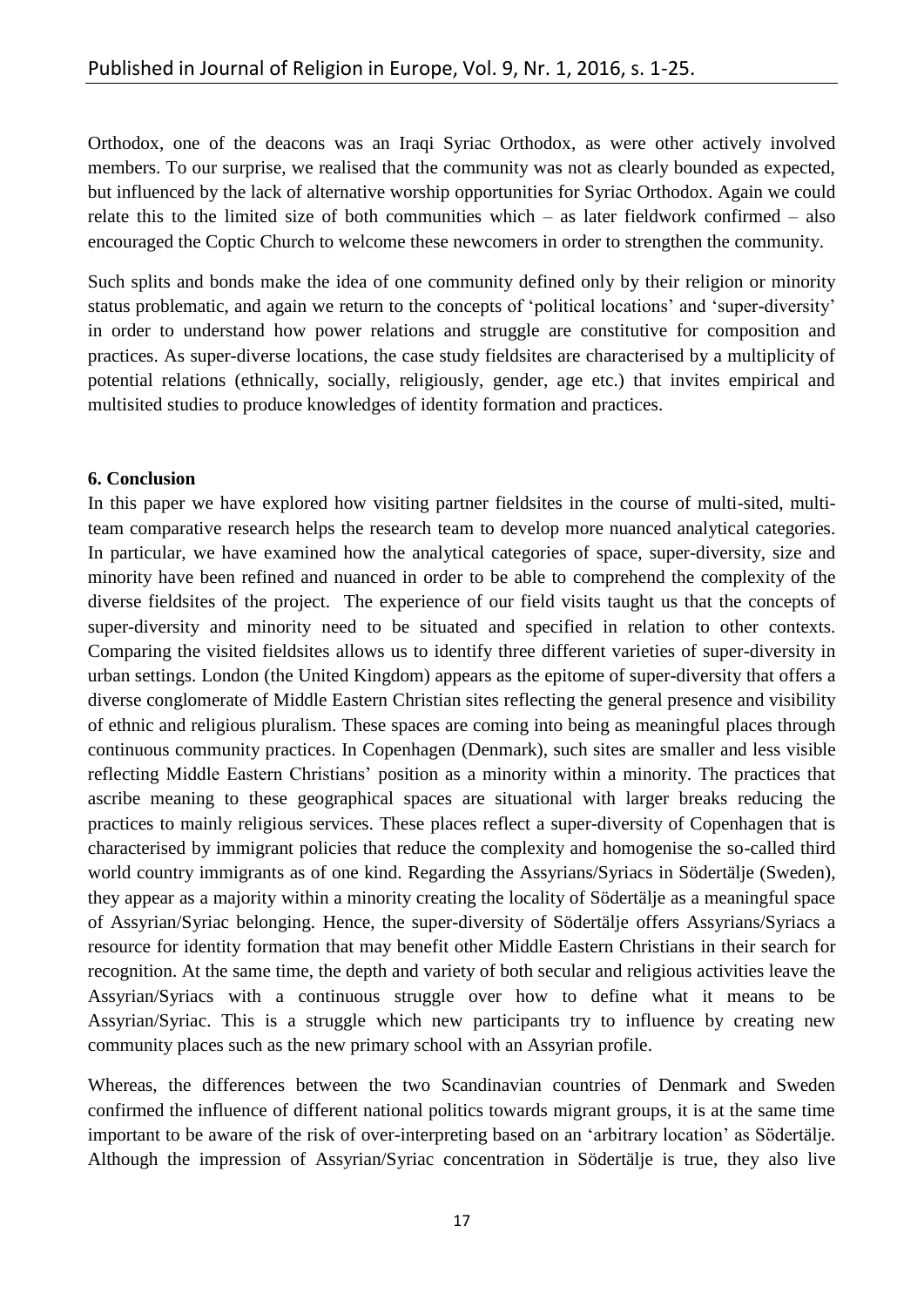scattered all over the country. Hence, what the visits reminded us was not so much the idea of particular British, Danish and Swedish models, but the necessity of exploring the particularities of the location, size, history of migration, and cultural encounters in order to understand processes of identity formation.

With the project's general interest in encounters with wider society, the experiences during the visits allowed each team to consider blindspots in their own case country. Hence, the apparent active role of the Danish Church and religious organisations like Inner Mission, made the Swedish team reconsider exploring the role of similar organisations in Sweden. Also the growing awareness of the invisibility of Middle Eastern Christians in the UK and Denmark has subsequently allowed these teams to pursue this theme both with public actors and community members and to explore the implications of being a minority.

As a conclusive remark, we may argue that without the mutual field visits, these varieties of superdiversity would not have been easy to identify. They are the result of direct comparisons of field experiences that gave a firsthand idea of differences of significance to understand how Middle Eastern Christian places in London, Södertälje and Copenhagen come into being as multi-sited and super-diverse.

# **References**

Atto, Naures, *Hostages in the Homeland, Orphans in the Diaspora: Identity Discourses Among the Assyrian/Syriac Elites in the European Diaspora* (Leiden: Leiden University Press, 2011).

Candea, Matei, "Arbitrary locations: in defence of the bounded field-site," *Journal of Royal Anthropological Institute (N.S.)*, 13 (2007), 167-184.

Cetrez, Önver A., *Meaning-Making Variations in Acculturation and Ritualization. A multigenerational study of Suroyo migrants in Sweden*, Ph.D Thesis (Department of Sociology, Uppsala Universitet, 2005).

Cetrez, Önver A., Sargon G. Donabed and Aryo Makko (eds.), *The Assyrian Heritage. Threads of Continuity and Influence* (Uppsala: Uppsala Universitet, 2012).

Cresswell, Tim, "Introduction: Theorizing Place," in Ginette Verstraete and Tim Cresswell (eds.), *Mobilizing Place, Placing Mobility: The Politics of Representation in a Globalized World* (Amsterdam – New York: Editions Rodopi B.V., 2002).

Cresswell, Tim, *Place: A Short Introduction* (London: Wiley-Blackwell, 2004).

Danmarks Statistik: Indvandrere i Danmark 2014 (2014). <http://www.dst.dk/pukora/epub/upload/19004/indv.pdf> (accessed 12 November 2014).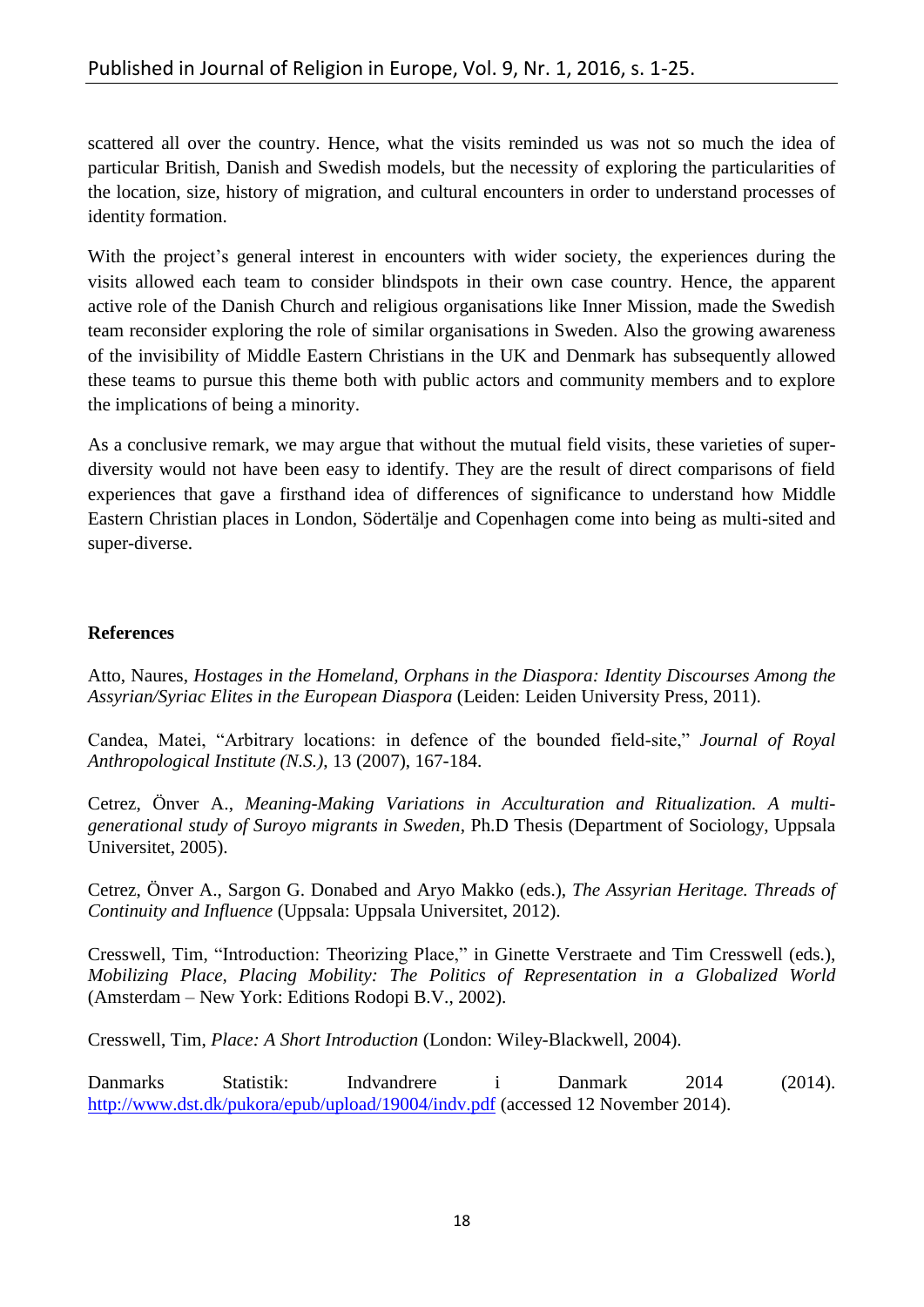Dowd, James and Vern Bengtson, "Aging in Minority Populations an Examination of the Double Jeopardy Hypothesis," *Journal of Gerontology 33*/3 (1978), 427 –436.

Dwyer, Claire, David Gilbert and Bindi Shah, "Faith and suburbia: secularisation, modernity and the changing geographies of religion in London's suburbs," *Transactions of the Institute of British Geographers* 38 (2013), 403–419.

Ealing Council, State of Ealing – Population (2012) http://www.ealing.gov.uk/downloads/download/996/state\_of\_ealing-population (accessed 15 November 2014).

Falzon, Mark-Anthony, "Introduction. Multi-sited Ethnography. Theory, Praxis and Locality in Contemporary Research," in Falzon, Mark-Anthony (ed.), *Multi-sited Ethnography. Theory, Praxis and Locality in contemporary Research* (Farnham: Ashgate, 2009).

Galal, Lise Paulsen, "Anerkendes af hvem og for hvad? Et minoritetsperspektiv," in Simon Laumann Jørgensen and Morten Sandberg (eds.), *Kulturlighed: Identitet og anerkendelse* (Aarhus: Philosophia, 2006).

Galal, Lise Paulsen, "Coptic Christian Practices: Formations of Sameness and Difference," *Islam and Christian - Muslim Relations* 23/1 (2012), 45-58.

Galal, Lise Paulsen, "Copts in diaspora: transnational belonging as 'home' is changing," in Allyson Eamer (ed.), *Border Terrains: World Diasporas in 21st Century* (Oxford: Inter-Disciplinary Press, 2012).

Gupta, Akhil and James Ferguson, "Discipline and Practice: "The Field" as Site, Method, and Location in Anthropology," in Akhil Gupta and James Ferguson (eds.), *Anthropological Locations. Boundaries and Grounds of a Field Science* (Berkeley: University of California Press, 1997).

Haddad, Yvonne Y. and Jane I. Smith, "Introduction", in Haddad, Yvonne Y. and Jane I. Smith (eds.), *Muslim Minorities in the West. Visible and Invisible* (Walnut Creek: Altamira Press, 2002).

Hage, Ghassan, "A not so multi-sited ethnography of a not so imagined community," *Anthropological Theory* 5/4 (2005), 463-475.

Jean, Yanick St. and Joe R. Feagin, *Double Burden: Black Women and Everyday Racism* (New York: M. E. Sharpe, 1998).

Lacroix, Thomas, "Transnationalism and Development: The Example of Moroccan Migrant Networks," *Journal of Ethnic and Migration Studies* 35/10 (2009), 1665–1678.

Leichtman, Mara A., "From the Cross (and Crescent) to the Cedar and Back Again: Transnational Religion and Politics Among Lebanese Christians in Senegal," *Anthropol Q.* 86/1 (2013), 35–75.